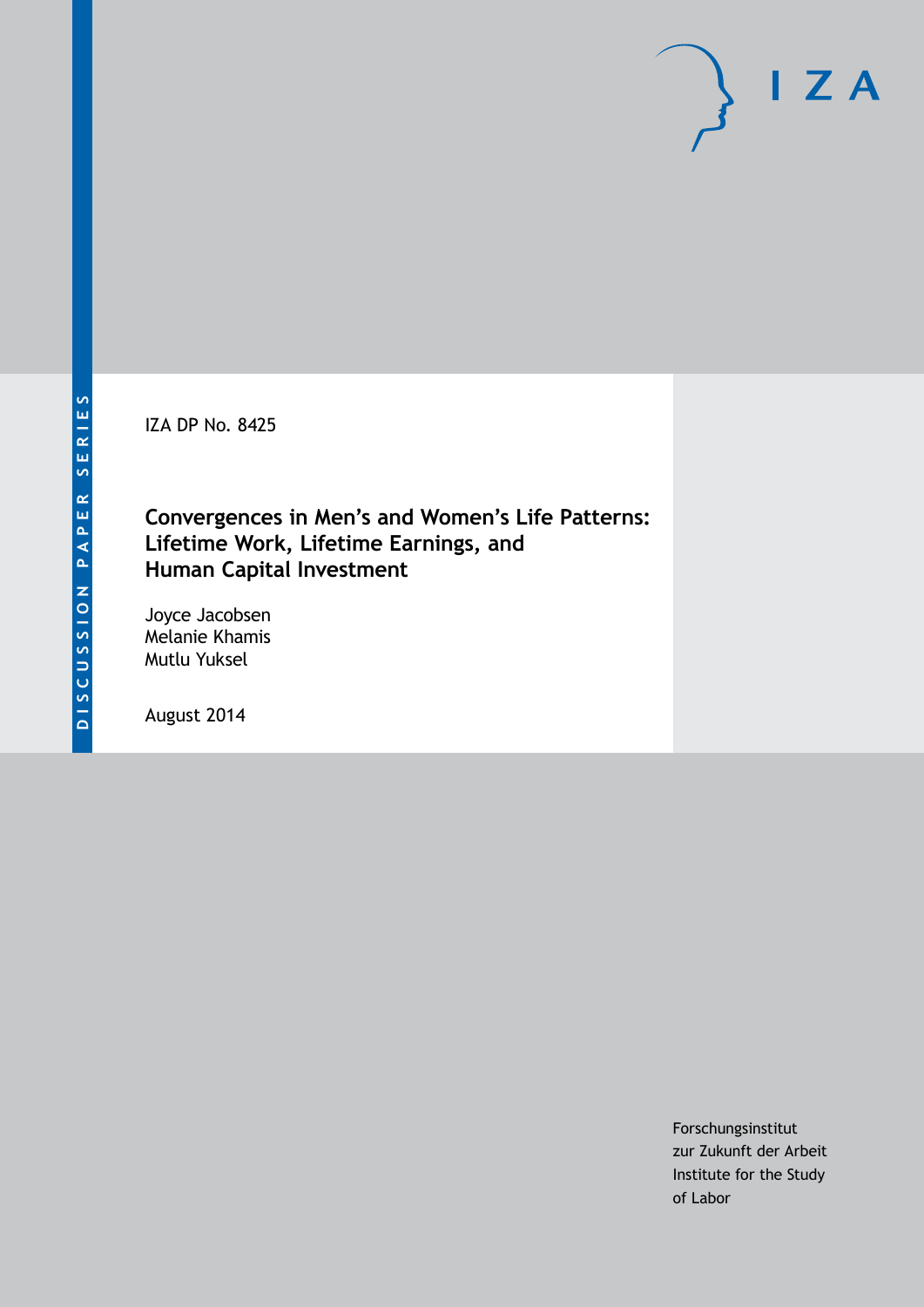# **Convergences in Men's and Women's Life Patterns: Lifetime Work, Lifetime Earnings, and Human Capital Investment**

## **Joyce Jacobsen**

*Wesleyan University*

## **Melanie Khamis**

*Wesleyan University and IZA*

## **Mutlu Yuksel**

*Dalhousie University and IZA*

## Discussion Paper No. 8425 August 2014

IZA

P.O. Box 7240 53072 Bonn **Germany** 

Phone: +49-228-3894-0 Fax: +49-228-3894-180 E-mail: [iza@iza.org](mailto:iza@iza.org)

Any opinions expressed here are those of the author(s) and not those of IZA. Research published in this series may include views on policy, but the institute itself takes no institutional policy positions. The IZA research network is committed to the IZA Guiding Principles of Research Integrity.

The Institute for the Study of Labor (IZA) in Bonn is a local and virtual international research center and a place of communication between science, politics and business. IZA is an independent nonprofit organization supported by Deutsche Post Foundation. The center is associated with the University of Bonn and offers a stimulating research environment through its international network, workshops and conferences, data service, project support, research visits and doctoral program. IZA engages in (i) original and internationally competitive research in all fields of labor economics, (ii) development of policy concepts, and (iii) dissemination of research results and concepts to the interested public.

<span id="page-1-0"></span>IZA Discussion Papers often represent preliminary work and are circulated to encourage discussion. Citation of such a paper should account for its provisional character. A revised version may be available directly from the author.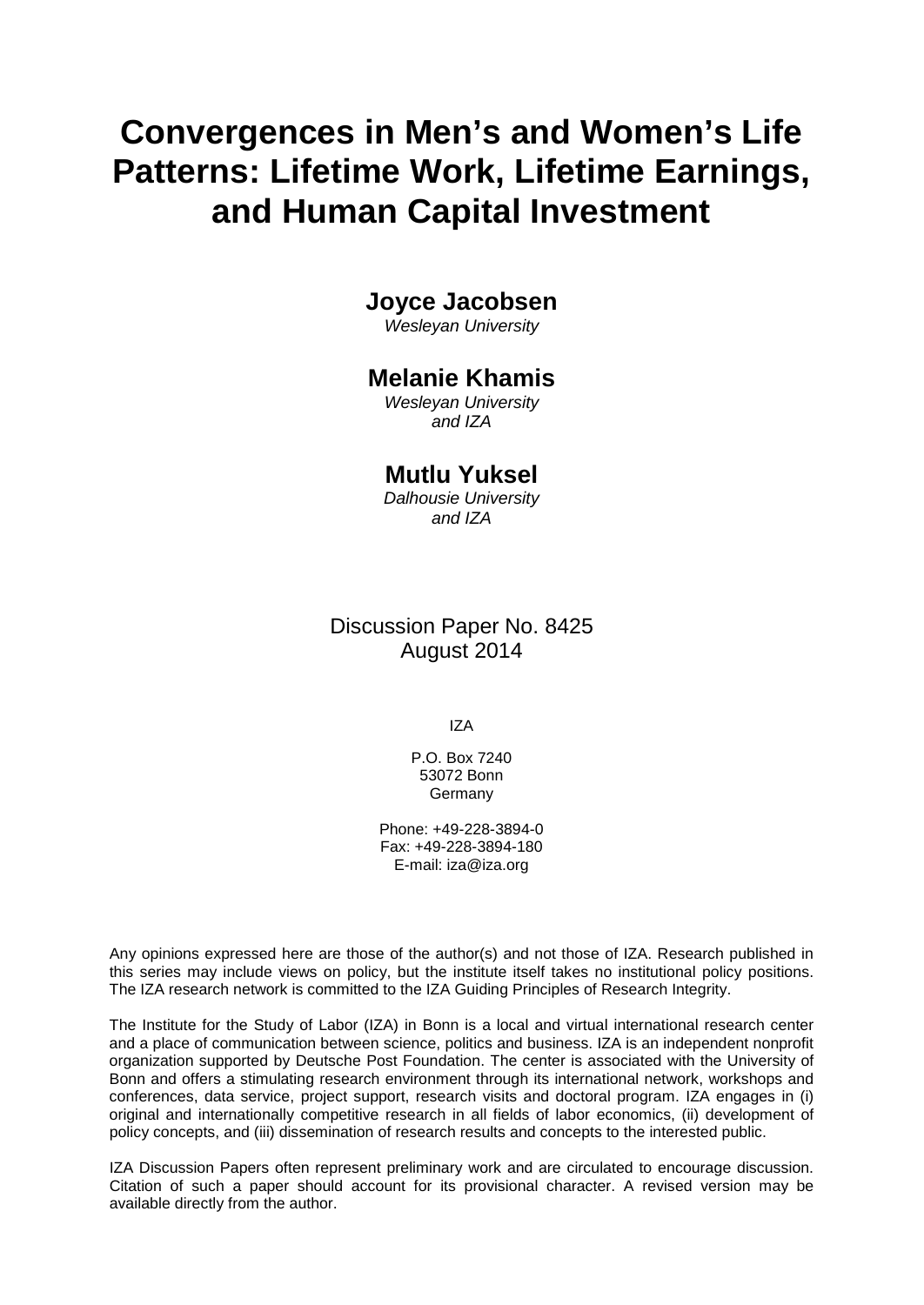IZA Discussion Paper No. 8425 August 2014

## **ABSTRACT**

## **Convergences in Men's and Women's Life Patterns: Lifetime Work, Lifetime Earnings, and Human Capital Investment[\\*](#page-1-0)**

The changes in women and men's work lives have been considerable in recent decades. Yet much of the recent research on gender differences in employment and earnings has been of a more snapshot nature rather than taking a longer comparative look at evolving patterns. In this paper, we use 50 years (1964-2013) of US Census Annual Demographic Files (March Current Population Survey) to track the changing returns to human capital (measured as both educational attainment and potential work experience), estimating comparable earnings equations by gender at each point in time. We consider the effects of sample selection over time for both women and men and show the rising effect of selection for women in recent years. Returns to education diverge for women and men over this period in the selectionadjusted results but converge in the OLS results, while returns to potential experience converge in both sets of results. We also create annual calculations of synthetic lifetime labor force participation, hours, and earnings that indicate convergence by gender in worklife patterns, but less convergence in recent years in lifetime earnings. Thus, while some convergence has indeed occurred, the underlying mechanisms causing convergence differ for women and men, reflecting continued fundamental differences in women's and men's life experiences.

JEL Classification: J3, J16, J24, N3

Keywords: gender earnings gap, lifetime work, lifetime earnings, human capital investment

Corresponding author:

Joyce Jacobsen Department of Economics Public Affairs Center 332 238 Church Street Middletown, CT 06459-0007 USA E-mail: [jjacobsen@wesleyan.edu](mailto:jjacobsen@wesleyan.edu)

The authors would like to thank the participants of the IZA Workshop on Gender Convergence in April 2014 and the seminar participants at Middlebury College, Wesleyan University and the IAFFE Annual Conference for helpful comments. The authors also would like to thank the editors Sol Polachek and Kostas Tatsiramos and two anonymous referees for their helpful suggestions on this paper.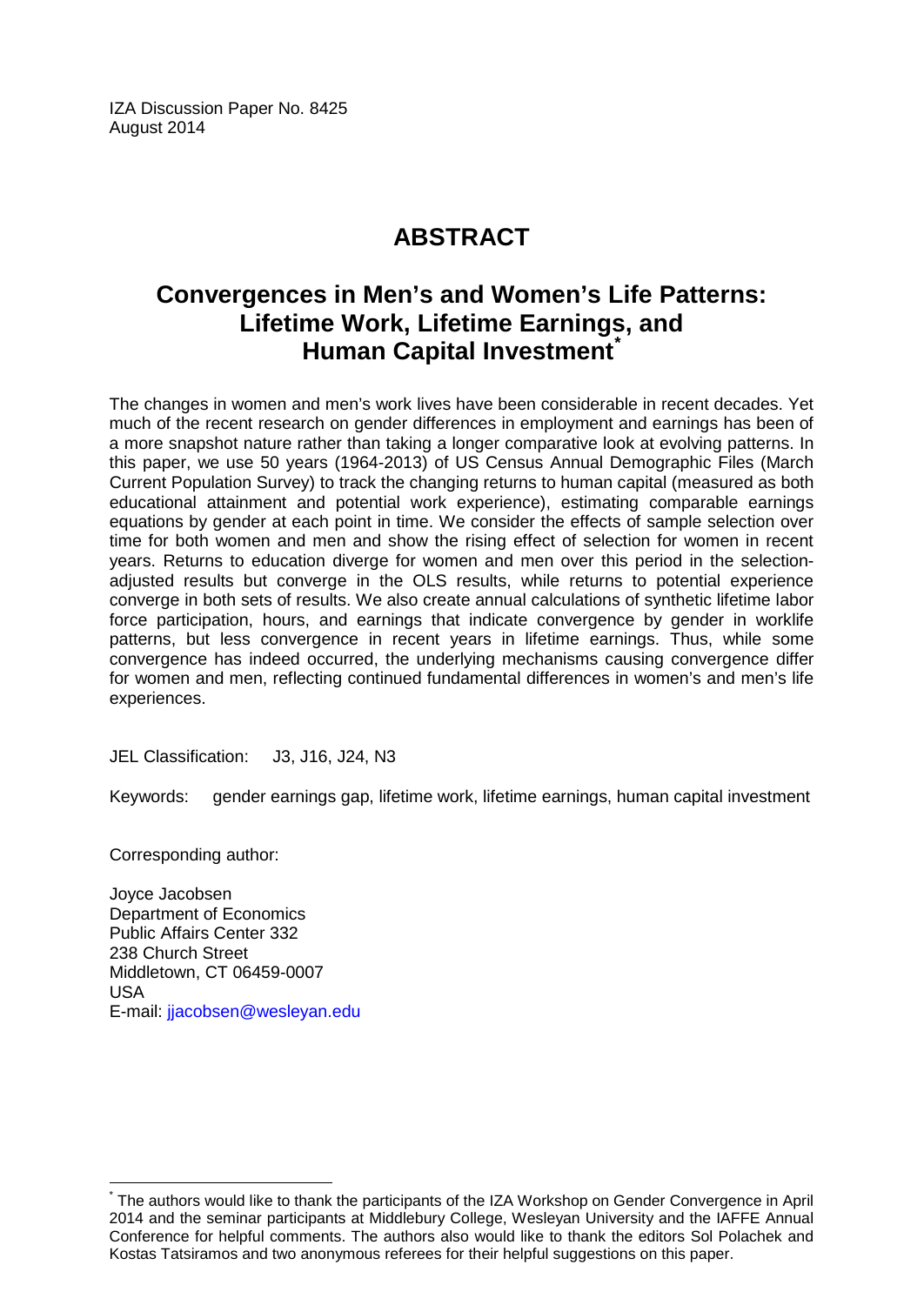#### **I. Introduction**

The changes in women's and men's work lives since the mid-twentieth century have been considerable. The best known of such changes include women's rising labor force participation, with some leveling off in more recent years; the narrowing of the gender wage gap, again with periods of leveling; and men's falling labor force participation, exacerbated in part by the most recent economic downturn. These changes are true for most societies, although our specific statements in this paper will refer for the most part to the US experience.

These changes have also made it harder for researchers to generalize about the experience of the typical woman or man. Workforce experiences, measured in terms of labor force attachment, hours worked, and returns per hour, have increasingly diverged for those with higher levels of human capital and lower levels of human capital. In addition, the current focus of much labor economics research on economic inequality within gender and within the labor force as a whole has reinforced this movement away from generalization regarding economywide patterns.

In addition, much of the most recent research on gender differences in employment and earnings has been of a more snapshot nature rather than taking a longer comparative look at evolving patterns. In contrast, in this paper we use 50 years (1964-2013) of US Census Annual Demographic Files (March Current Population Survey) to track the changing levels of and returns to human capital (both education and potential work experience) by gender through estimation of comparable earnings equations at each point in time. We are also able to track changes in self-selection into the labor market for both women and men and the effects of selection on earnings. While our paper confirms many of the trends that papers examining subsets of the data also find, it also attempts to refocus on the general trends by gender rather than on divergence within gender. This has the effect in part of refocusing attention on the fact that women's and men's labor market experiences, while more similar now than in the past, are also still quite different in terms of both year-to-year and total lifetime outcomes.

This time-series comparative methodology also allows us to see the very clear effects of both the longer upward trend in US workforce participation and returns to participation for women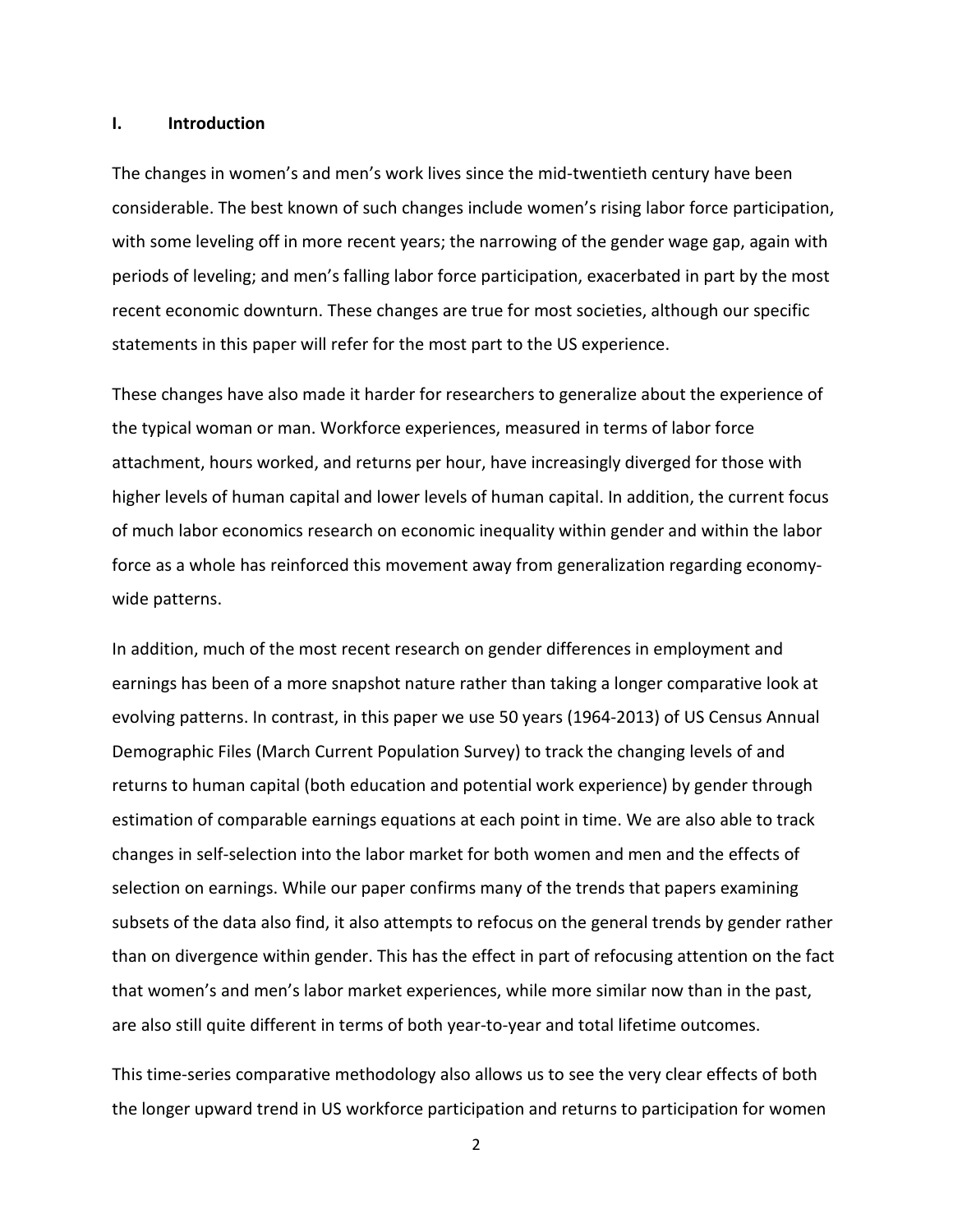(and the slight downward trend for men in participation) along with the recent changes in the labor market driven by the long recession. These effects include a narrowing of the gender differentials in expected lifetime labor force attachment, lifetime hours worked, and lifetime earnings. These lifetime calculations provide another way of considering the full effect on women and men of the labor market changes over their work lifetime rather than focusing on yearly variations in earnings and participation. Furthermore, lifetime calculations, in particular with respect to labor force participation, are important when analyzing human capital investments (Polachek 1975b).

The paper is structured as follows: Section II contains discussion of previous related work. This is followed by a discussion of how we set up our analytical structure to be consistent across this fifty-year time span (Section III). Section IV provides our graphical results and discussion of those results. Section V concludes and indicates directions for follow-up work.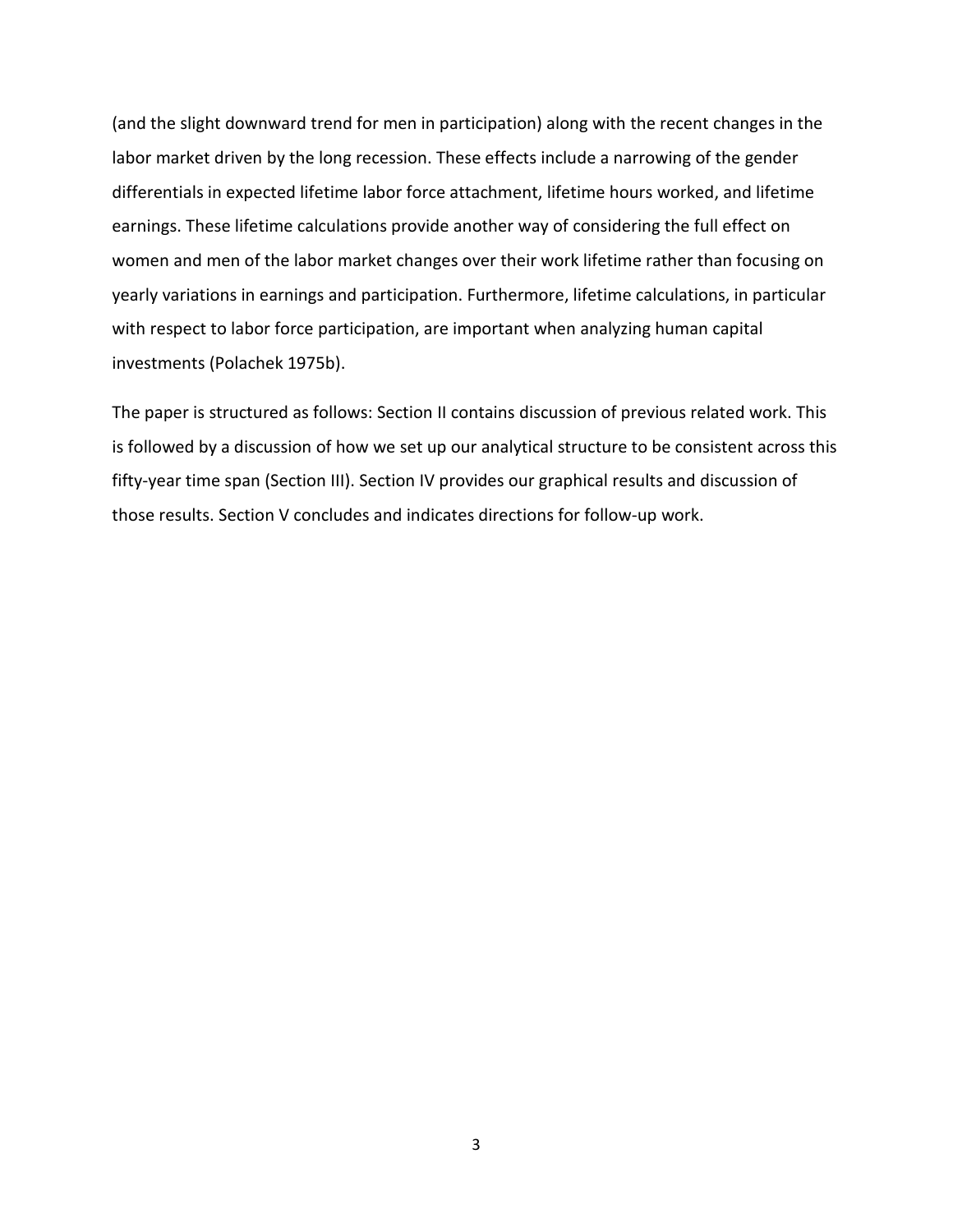#### **II. Literature Review**

Recent research on male and female labor force participation, hours worked and returns to human capital investment finds some clear trends over time (Goldin 2014). Labor force participation rates of men and women have converged over time and there has been narrowing of the gender earnings gap. This convergence of labor force participation, earnings and the educational attainment of men and women over time can probably be explained by a combination of structural changes in the economy, technology advances in workplace, declines in fertility, in home production, child care provision and policies addressing discrimination, divorce, marriage and labor markets (Fernández 2013). Fernández (2013) argues that social transformation and a revolution in social attitudes towards married women in the labor market can also explain increases in the labor force participation of women.

However, in explaining the gender gap in earnings social changes in and of themselves may not be sufficient. Investment in human capital and time allocation towards the labor market, thus increasing the total work experience of women, are important determinants to understand female earnings (Mincer and Polachek 1974). Without this human capital investment, social change would likely not have led to substantial measured effects on gender differences. Looking at the evolution of the gender earnings gap and human capital investments over the time period 1970 to 2010, Goldin (2014) indeed finds that underlying differences in human capital between men and women have decreased and the portion of the gender earnings gap attributed due to these differences has been reduced.

These trends of convergence in hourly earnings for men and women have been documented and explained for particular recent time periods. For example, O'Neill and Polachek (1993) document earnings from 1890 to 1990 and find that since 1976 the gender earnings gap declined until 1990 by about 1 percent a year. They attribute much of this convergence in acquired characteristics such as education and work experience, while additional factors accounting for part of the narrowing include the returns to experience for women and declines in hourly earnings in blue-collar work, which is clearly a more male-dominated sector.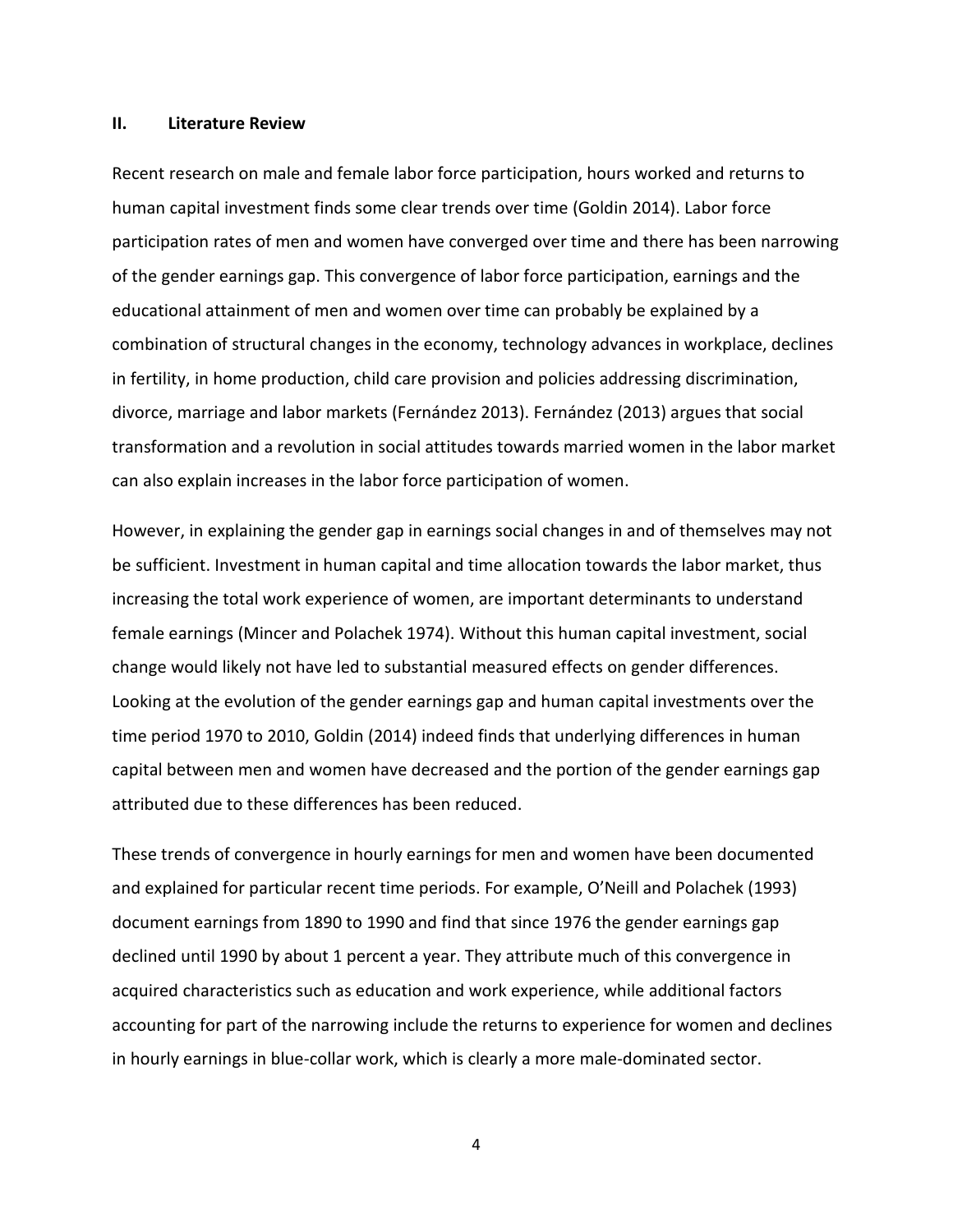However, for the 1990s, Blau and Kahn (2006) find that a slowing convergence in the gender pay gap cannot be explained by changes in human capital as continued improvements for women occurred through the 1980s and 1990s. Underlying mechanisms that might explain the slowdown could be changes in the selection into the labor force and changes in unobservable gender characteristics (Blau and Kahn 2006). Blau and Kahn (2005) found over the time period of the 1980s a rapid growth of female labor supply. Polachek (2006) shows that the slowing convergence can be explained by changes in women's relative to men's labor force participation in the latter 1990s. For the period 1979 to 2001 O'Neill (2003) finds a narrowing of the returns to potential experience for men and women, which is consistent with the earlier studies (Blau and Kahn 2006; O'Neill and Polachek 1993).

Overall, a convergence of earnings for men and women has been documented for the period from the 70s to the early late 90s (Blau and Kahn 2000). Polachek and Robst (2001) find for the 1970s a rapid increase in female labor force participation that is not observed in the 1980s. However, in the 1980s they find that the earnings gap narrowed more quickly than 1970s, which they explain by the higher labor force entry rate of women with relatively less human capital in the 1970s. At the same time rising inequality and increases in the returns to skill might account for a potential opposing trend of widening the gap in turn. Autor, Katz and Kearney (2008) analyze U.S. wage inequality over the 1980s and 1990s and attribute this to skill-biased technological change. The effect on the gender earnings gap is not entirely clear: one hand Blau and Kahn (2000) argue that the trend in wage inequality is similar for men and women over this period and on the other hand Bacolod and Blum (2010) find that a narrowing gender gap and increases in wage inequality are consistent with differential returns to skills, which favor women.

In explaining potential candidates for the residual gender wage gap, while observable attributes such as educational attainment cannot account for this, Goldin (2014) argues that increases in the earnings gap by age, and the increases in the earnings gaps and hours worked within and across occupations and sectors can explain large parts of the remaining earnings gap. Occupational characteristics as an explanation of the gender wage gap were already found to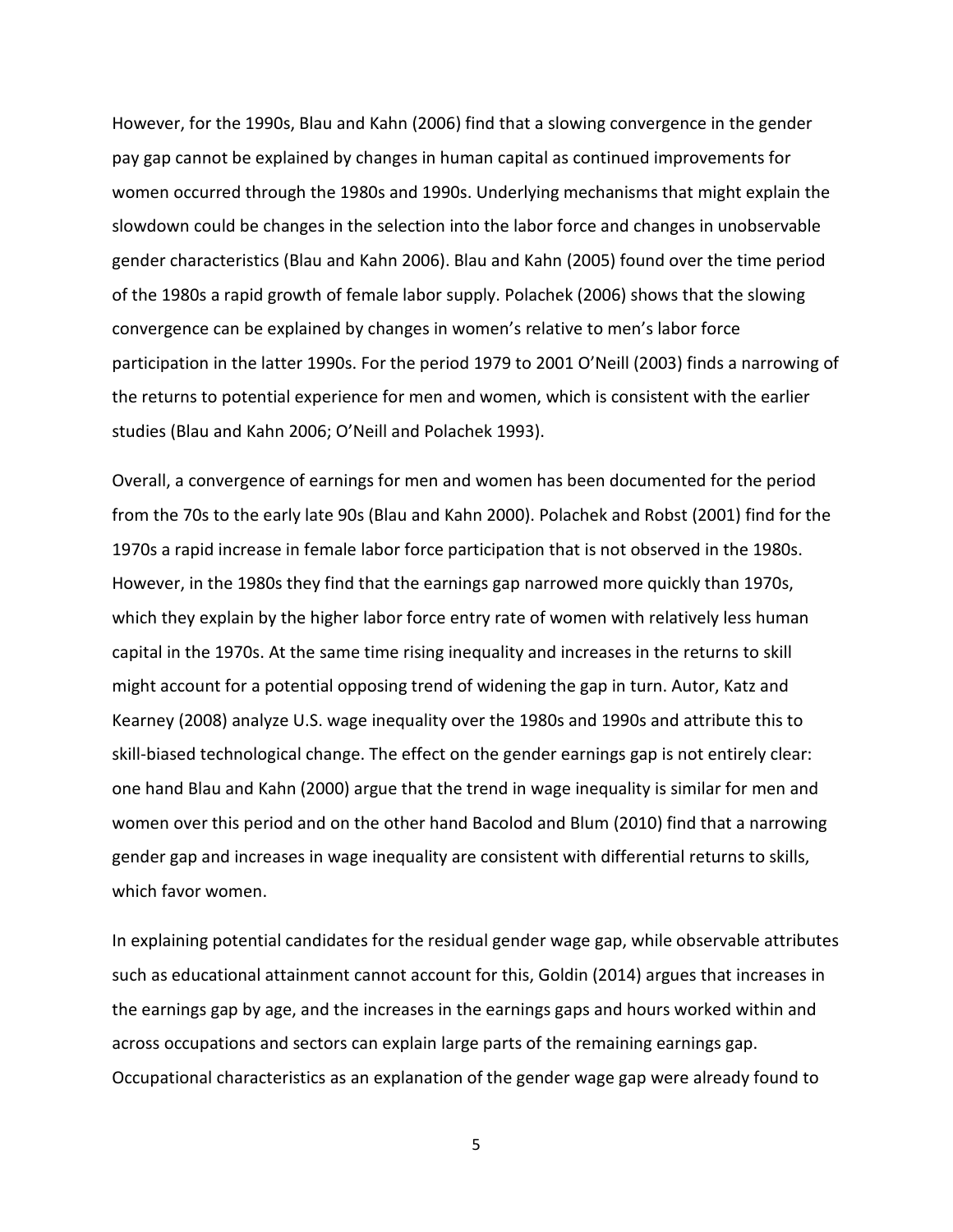be an important determinant for the period up to 2001 (O' Neill 2003). This widening gender gap within occupations over the lifecycle is also consistent with the problem of life-cycle division of labor within the family where husband and wife have differential human capital investments that in turn have effects on female wage gap. The male-female earnings gap for singles does not appear to widen the same way (Polachek 1975a).

To understand gender convergence patterns over time, a number of factors, including the selection into the labor force, earnings, composition effects of the labor force, returns to education and experience, and hours worked need to be analyzed in further detail. The paper most closely related to our current research is by Mulligan and Rubinstein (2008), who investigate selection into the labor force and hourly earnings for women over time. In particular, they find that over time women's selection into labor force participation changed from negative selection in the [1](#page-7-0)970s to positive selection in the 1990s. $^1$  Our finding and Mulligan and Rubinstein's finding are consistent with the human capital approach: women with less human capital may drop out of the labor force and women with more human capital may have entered in greater numbers, which in turn implies increased selectivity due to human capital and not necessarily due to ability. This indicates that the selection rule was changing over time for women and a different composition of women was selecting into the labor force. This can explain the narrowing of the gender wage gap at the same time that there are increases in within-gender wage gaps.

We also account for self-selection into the labor force for men and women over the entire period. Thus we extend earlier basic research into the patterns of both returns to human capital investment and levels of human capital investment over this fifty-year time period to see whether our results, which utilize a consistent estimation methodology over the full time period, are both consistent with other researchers' results and internally consistent in terms of tracking both investments in human capital and returns to human capital from year to year.

 $\overline{\phantom{a}}$ 

<span id="page-7-0"></span> $1$  Negative selection into the labor force means that the unobservables driving selection into work participation are negatively correlated with factors leading to higher earnings; positive selection means there is a positive correlation. Thus the apparently relatively less productive women were more likely to work in the earlier time period, while the apparently relatively more productive women were more likely to work in the later time period.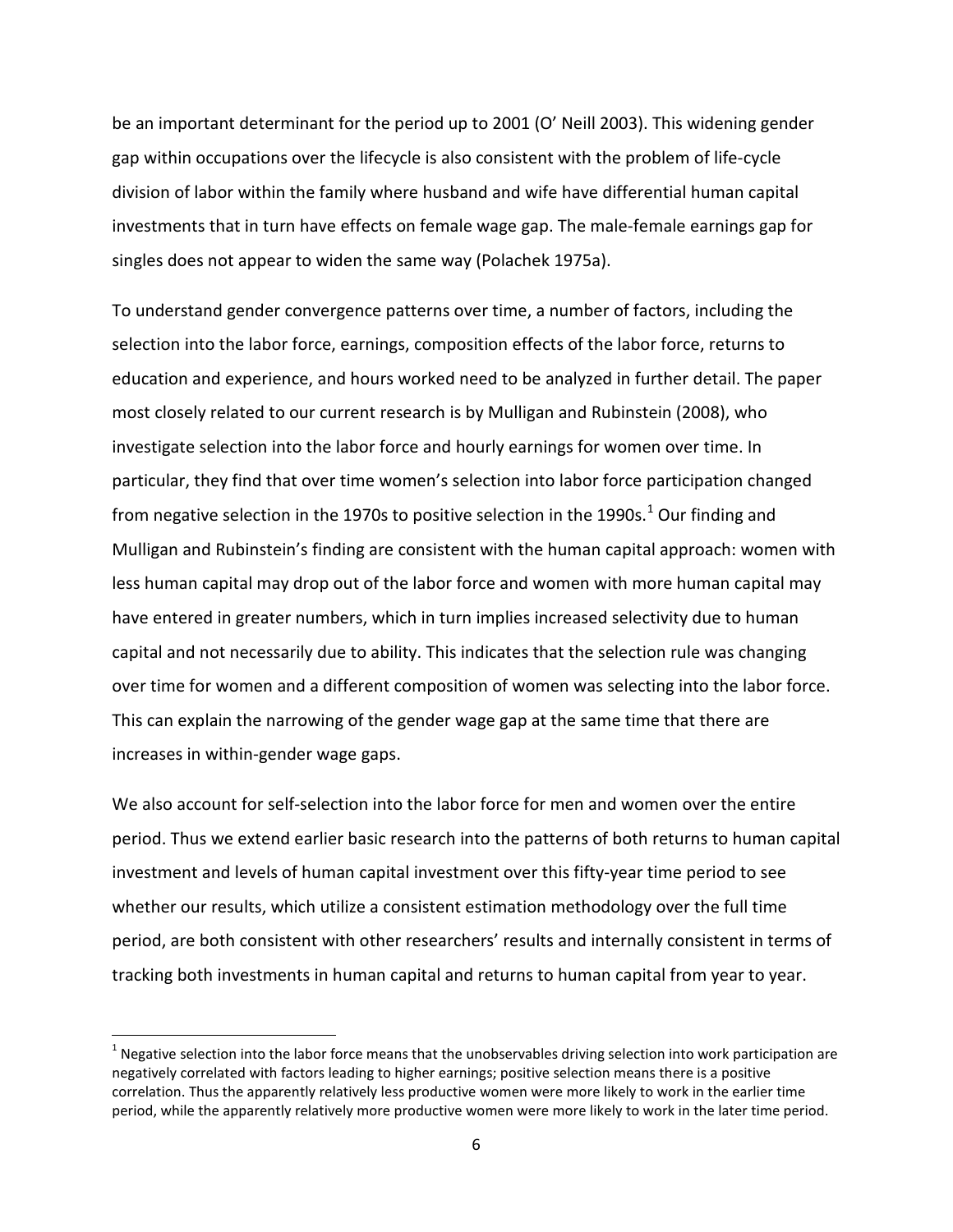Building on the previous research in the area, we are able to extend the analysis over a longer timespan than most other studies, considering returns to education and potential experience as well as calculating additional descriptive measures of synthetic lifetime labor force attachment, lifetime earnings and lifetime hours worked. Our synthetic worklife estimates are similar in spirit to those calculated by the Census Bureau (U.S. Dept. of Commerce 2011). Closely related work by Polachek (1975a) and Goldin and Polachek (1987) also use work probabilities at each age in a given US census year in their work to understand earnings differentials; Joshi and Davies (2002) take a related approach to study women's lifetime earnings using British data.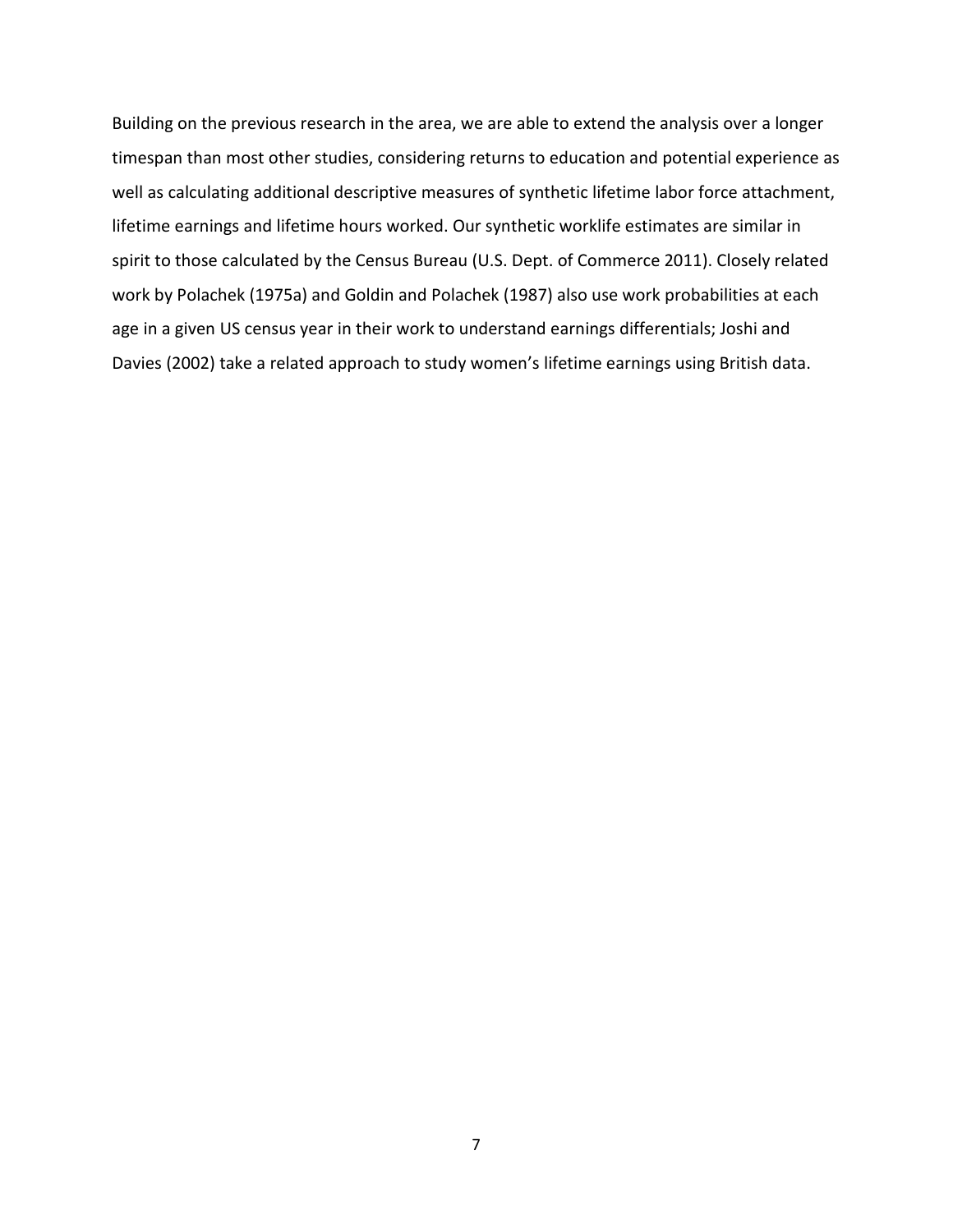#### **III. Data and Regression Specification**

 $\overline{\phantom{a}}$ 

For this paper we employ 50 years (1964-2013) of the US Census Annual Demographic Files (March Current Population Survey). We run two regressions per year (one for males and one for females). This amounts to 100 regressions over the 50-year timespan. The data for our paper were downloaded from the Integrated Public Use Microdata Series (IPUMS) CPS webpage at the University of Minnesota [\(http://cps.imps.org/cps/\)](http://cps.imps.org/cps/).

We restrict our sample to individuals aged 25 to 65 and obtain individual characteristics such as gender, age, race, marital status, years of education, educational attainment, urban-rural location and regions. These variables are all measured as consistently as possible over the full sample period, although changes in CPS sampling procedure and definitions can show up as jumps in the data.

All regressions are run separately by gender. From the data we create dummy variables for race that cover whites, black and other races.<sup>[2](#page-9-0)</sup> The marital status is a dummy variable that takes the value 1 for married with spouse present or absent and 0 for any other status.

To account for geographic effects of rural-urban location we include a dummy that takes the value 1 for location in the central city or outside the central city and 0 for not in the metropolitan area. For location within the United States we use the regional codes from the CPS for the Northeast, Midwest, South and West region.

For educational attainment we create three categories: high school attendance without high school diploma, high school diploma or equivalent and some college attendance but no degree, and bachelor degree and above.<sup>[3](#page-9-1)</sup>

For years of education we code 0 to 22 years of education from the CPS, which we employ to obtain potential experience. Potential experience for males and females is calculated by subtracting years of education minus 6 from individual age. In our OLS regressions and the two-

<span id="page-9-0"></span> $2$  The Hispanic category is only available after 1971. For a consistent definition, the Hispanic/Latino population is classified as 'other races'.

<span id="page-9-1"></span> $3$  We coded the category 'high school diploma' from the CPS data category of 'High School Diploma or equivalent'. The GED is therefore counted as high school diploma or equivalent.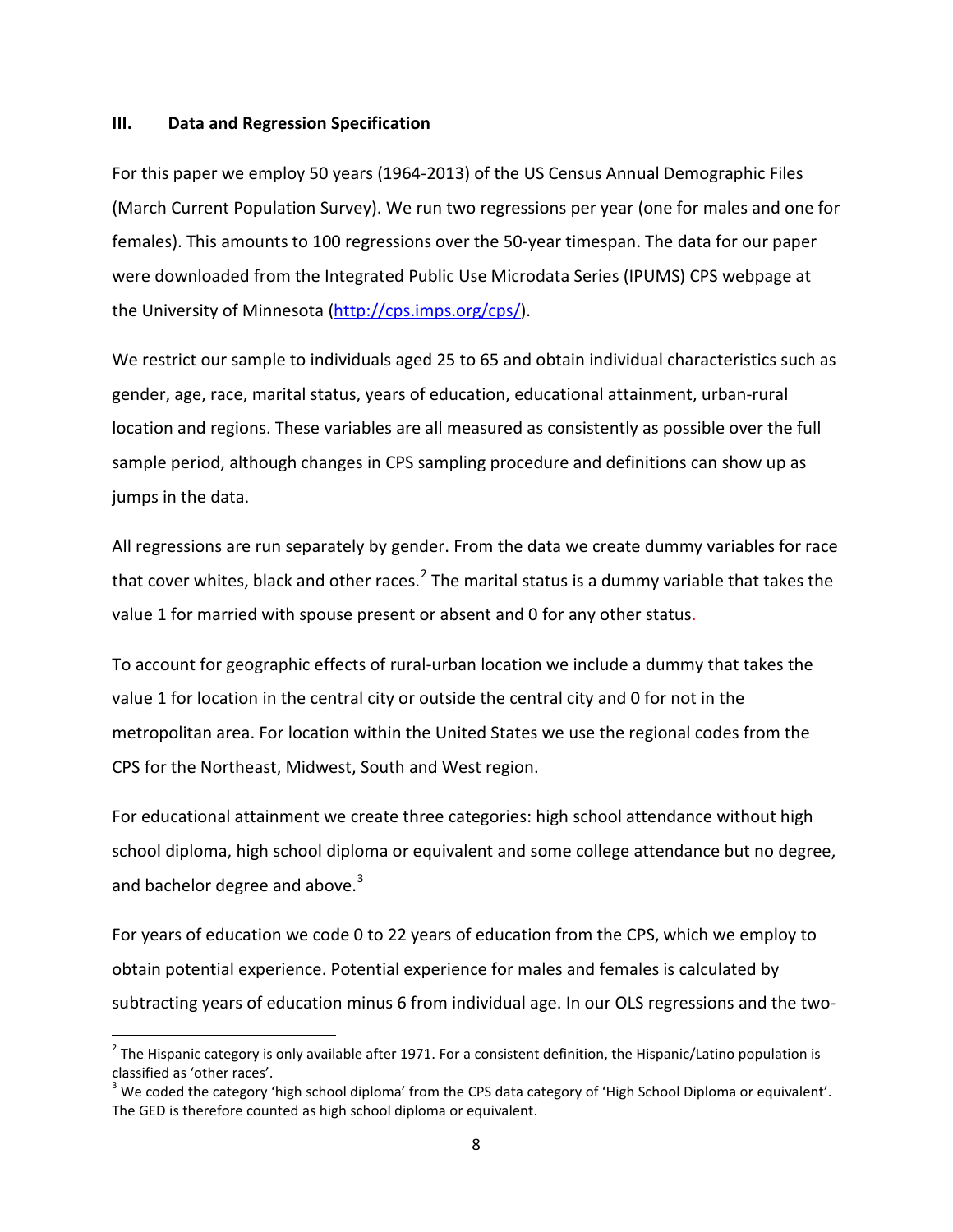step selection-corrected Heckman model we include potential experience as a quartic function. [4](#page-10-0)[5](#page-10-1)

For our main left-hand side variables in the hourly earnings regressions, for our calculation of the wage we use the log hourly earnings in real terms and log annual earnings in real terms. To obtain this we use the wage and salary income variable from the CPS that records individuals' total pre-tax wage and salary income from the previous calendar year (thus the latest year for the earnings data are 2012, and the earliest 1963, but we will refer to earnings by the year of the sampling). We then convert this wage and salary income variable to real terms, with the base year 2013. We obtain log annual earnings taking the logarithm from this. For the hourly numbers we divide the annual wage and salary income variable by the annual hours worked before converting it into the logarithm of hourly earnings. $6$ 

Annual hours worked are calculated from weeks worked last year multiplied by usual hours worked per week in the last year after 1976. Before 1976 annual hours worked are calculated from hours worked last week multiplied by weeks worked in the last year, available in intervals. This particular change causes a one-time jump in the data series at  $1976$  $1976$  $1976$ .<sup>7</sup>

To analyze convergence and divergence of earnings over time, we estimate separate hourly earnings regressions for each year *t* and for each gender *j* :

(1)  $w_{ijt} = \alpha_{jt} + \beta_{jt} X_{ijt} + \varepsilon_{ijt}$  for t = 1964, 1965, ... 2013, and j=1 and 2.

l

Thus we estimate the hourly earnings equation (1) as a yearly cross-sectional regression with individual data, where data are available for a sample of individuals *i* of gender *j* (men or women) in year *t*. This yields, for our sample, 100 different equations (50 years times two

<span id="page-10-0"></span> $4$  See Mincer (1974) for the original specification for the inclusion of experience as a quartic function and the review article on the Mincer equation by Lemieux (2006).

<span id="page-10-1"></span><sup>&</sup>lt;sup>5</sup> Potential experience can lead to biases as women have roughly the same potential experience but less actual experience than men. Over time the actual experience of women is rising relative to men's actual experience while potential experience remains probably relatively constant.

<span id="page-10-2"></span> $^6$  We code the observations that have less than 1 and greater than 1000 US\$ hourly earnings as missing. Annual earnings greater than 9999997 US\$ we also code as missing.<br><sup>7</sup> We choose to let this variable definition change cause a one-time level reset in the data rather than include a

<span id="page-10-3"></span>dummy in the hourly earnings equation for this so as to keep the regression specification identical across the years.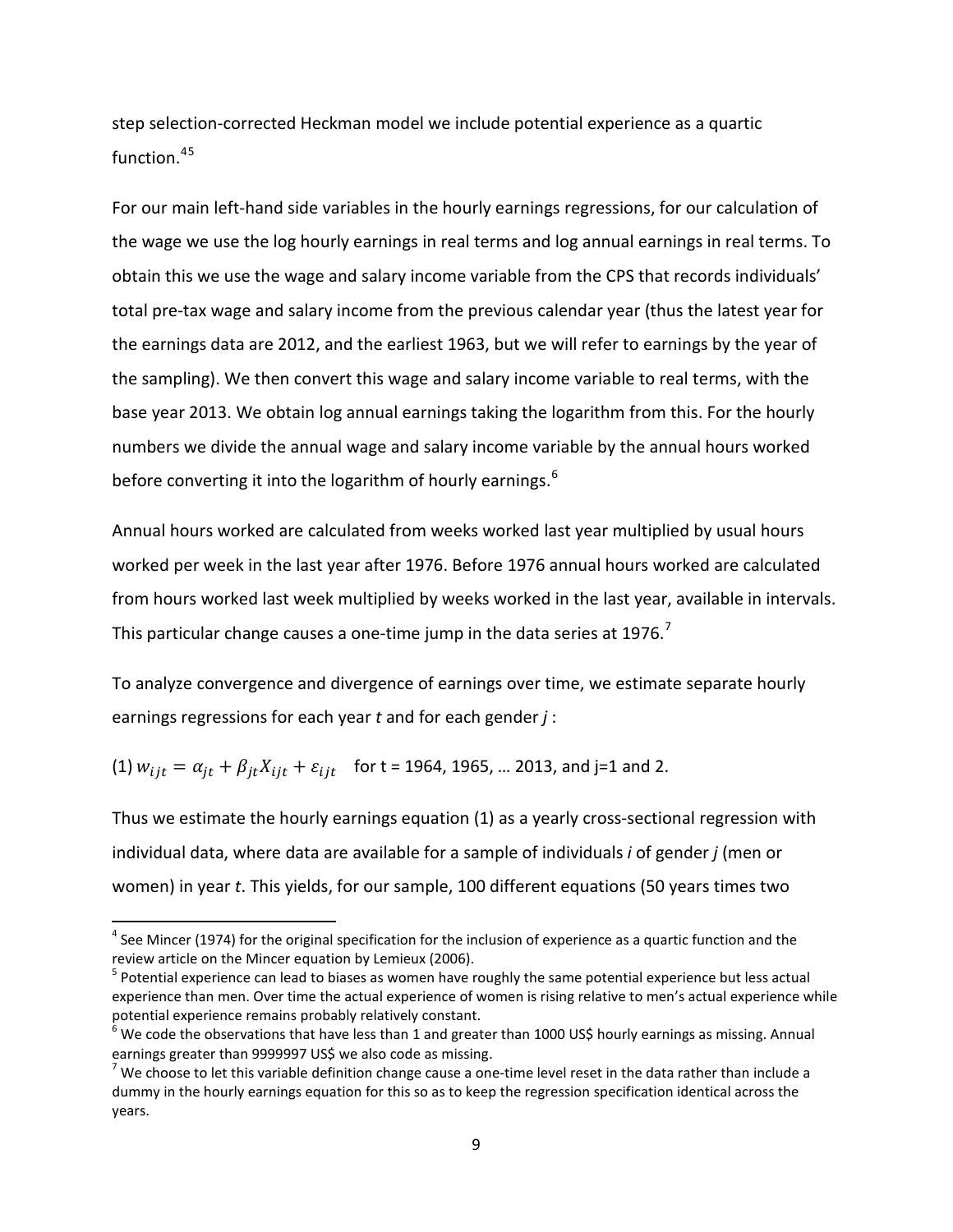genders). *X* is a vector that includes educational attainment dummies, potential work experience as a quartic, race dummies, a rural-urban dummy and regional dummies. The base categories for our regressions are high school dropout, race other than white or black, rural and the West region.

We estimate (1) as an OLS regression, without selection-correction and then also estimate a two-step Heckman selection model (Heckman 1979). We mainly discuss the Heckman results in the following sections, but ran OLS for comparison and show those results in the appendix.

In the first stage we estimate the participation equation (2) that includes an exclusion restriction. As a determinant for selection into labor force participation, the vector Z includes marital status in addition to the variables included in X. Contrary to Mulligan and Rubinstein (2008), who assume no selection bias on the part of men, we include the marital status, hence being married, into the selection equation for both men and women. Mulligan and Rubinstein (2008) also interact the marital status with the number of children aged 0-6. However, the number of own children under age 5 in the household is only available from 1968 onwards, thereby this would limit our sample by a few years.

For this reason we only use marital status in our selection equation as an exclusion restriction in the results we present here.<sup>[8](#page-11-0)</sup> However, we have also estimated the Heckman selection models with marital status interacted with the number of children and found similar results over the period (1[9](#page-11-1)68 onwards) where both variables are available.<sup>9</sup>

(2)  $P_{ijt}(LFP = 1 | Z = 1) = \Phi(Z\delta)$ 

 $\overline{\phantom{a}}$ 

From (2) we compute the inverse Mills ratio  $\widehat{\lambda_{ijt}} = \lambda (Z_{ijt} \widehat{\delta}_{jt}).$ 

<span id="page-11-0"></span><sup>&</sup>lt;sup>8</sup> Heckman (1980) in his original paper includes linear and squared terms for children less than six, 1967 assets, husband's age, husband's education, husband's hourly earnings, wife's education and interactions of all linear terms (page 226 Table 5.1). He uses the cross-section data of the 1967 National Longitudinal Survey of Work Experience of Women Age 30-44 and has other variables available that the CPS does not include for our project over a 50 year horizon.

<span id="page-11-1"></span> $9$  Full regression results, including all coefficients, as well as results from these alternative specifications, are available upon request from the authors.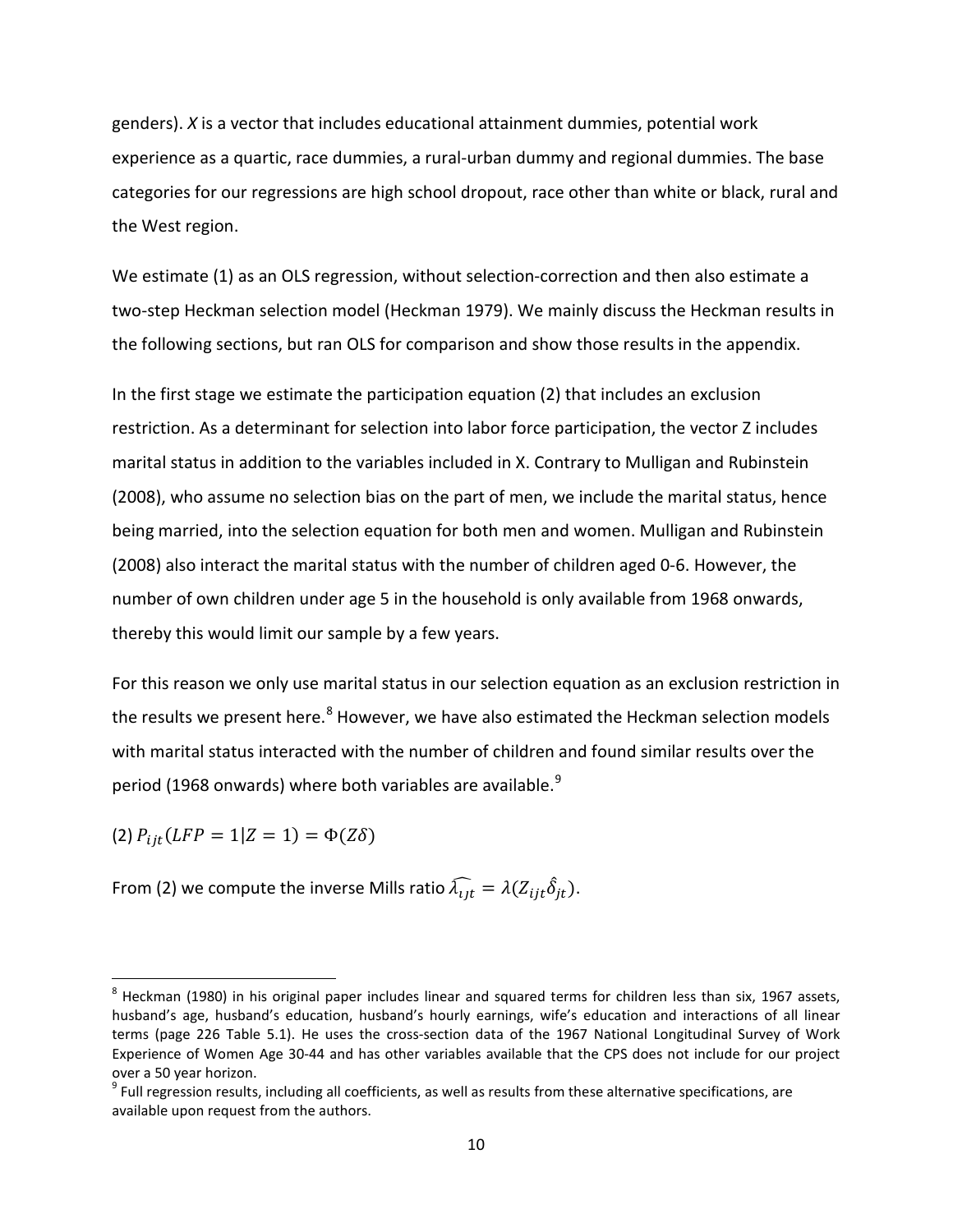Then we estimate the 100 hourly earnings regressions with the selection correction term included:

$$
(3) w_{ijt} = \alpha_{jt} + \beta_{jt} X_{ijt} + \rho_{jt} \widehat{\lambda_{ijt}} + \varepsilon_{ijt}
$$

The inverse Mills ratio obtained from a probit regression then corrects our hourly earnings regressions for the selection into labor force participation. It measures the degree of selection bias of persons in our sample.

In addition to degree of selection over time and earnings over time based on the Heckman regression models, we calculate the synthetic worklife measures of years in the labor force, total hours worked, and total earnings based on average outcomes by age group by gender in a given year. We calculate this for a person just entering the age range on which we are focusing, namely someone age 25 in the given year, and consider what their worklife experience would be if they experience the same average experience in the future as those persons now older than them in the workforce are experiencing in the given year. This could be viewed as a steady state calculation wherein a static economic system would yield the same outcomes for each person on average indefinitely into the future. Thus we calculate the 100 expectations:

(4) 
$$
E(LTY)_{jt} = \sum_{i=25}^{65} p_{ijt}
$$

where  $E(LTY)_{it}$  is the expected lifetime years in work for a person aged 25 of gender *j* in year *t*, *i* is an age group of gender  $j$  in year  $t$  and  $p_{ijt}$  is the probability of employment for age group  $i$  of gender *j* in year *t*, which is the same as the proportion of the gender-age group that is employed in the given year *t*.

In addition to (4), we can calculate the expected lifetime hours worked as in (5) below, and the expected lifetime earnings as in (6) below:

(5) 
$$
E(LTHW)_{jt} = \sum_{i=25}^{65} p_{ijt} \ \bar{h}_{ijt} \bar{w}_{ijt}
$$

where E(LTHW)<sub>*it*</sub> is the expected lifetime hours worked for a person aged 25 of gender *j* in year *t*, ℎ� <sup>R</sup> *ijt* is the average hours worked per week for employed individuals in age group *i* of gender *j*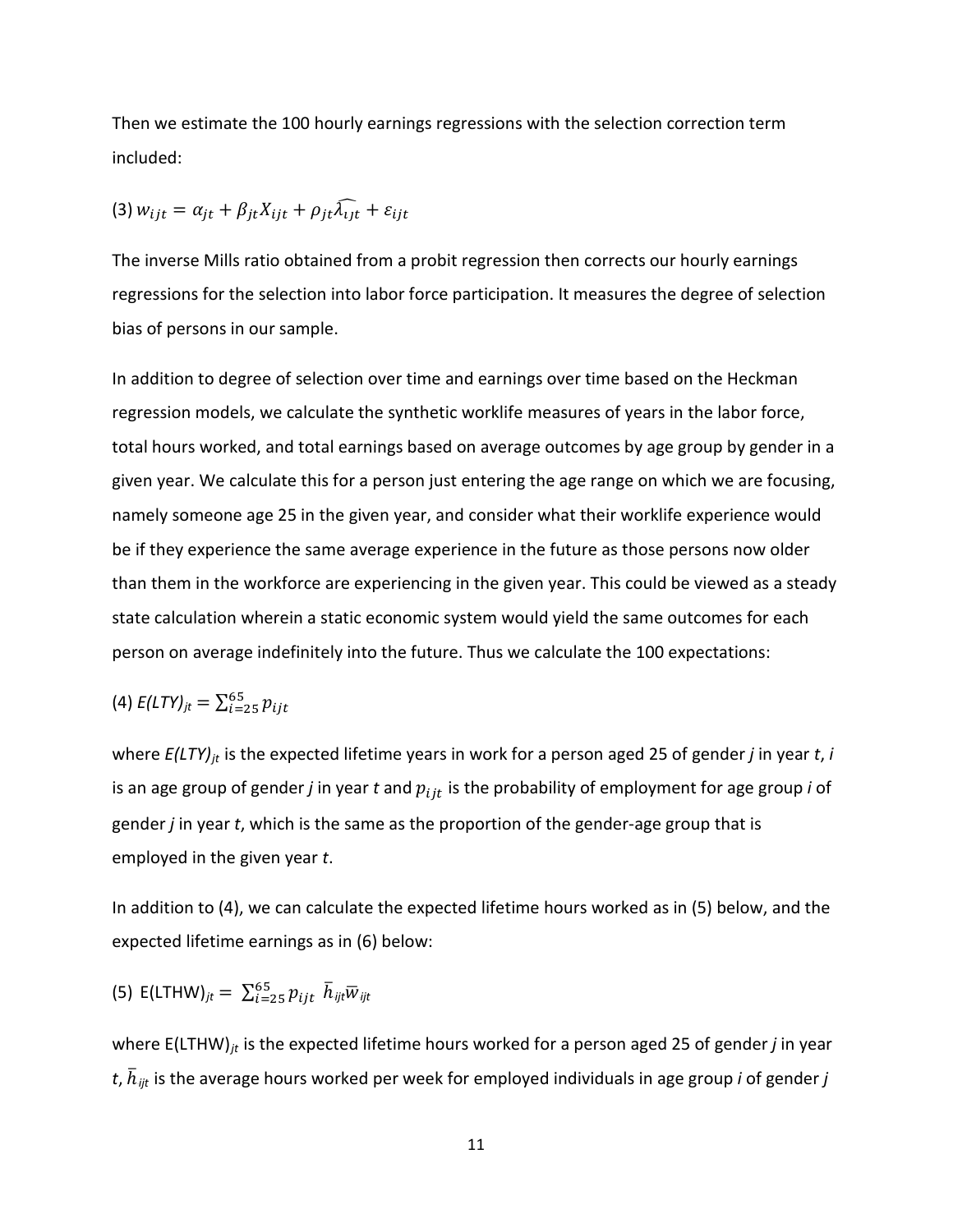in year *t*, and  $\overline{w}_{ijt}$  the number of weeks worked for employed individuals in age group *i* of gender *j* in year *t*.

(6) 
$$
E(\text{LTE})_{jt} = \sum_{i=25}^{65} p_{ijt} \ \bar{e}_{ijt}
$$

where E(LTE)*jt* is the expected lifetime earnings for a person aged 25 of gender *j* in year *t*, and  $\bar{e}_{ijt}$  the annual earnings for employed individuals in age group *i* of gender *j* in year *t*.

Thus, for our sample, there are 100 estimations each of synthetic lifetime years of work, total hours worked and total earnings for someone of age 25, based on gender and a particular year of the CPS and calculation over the 41 age-gender cohorts for that person and ahead of that person. This concept of "expected lifetime outcome" should be thought of as the mean value of each variable in a steady state where the current experience of each cohort is mirrored by all the cohorts that come after it. We will then discuss what the evolving patterns are in these expected outcomes, which of course then makes clear that the states are indeed not steady but rather changing from year to year.

#### **IV. Results**

 $\overline{\phantom{a}}$ 

#### **1. Descriptive Graphs**

Looking at general trends over the 50-year period under consideration, we plot graphs for both men and women that display the developments in terms of average demographics, individual and labor market patterns over time.<sup>[10](#page-13-0)</sup> We highlight the results for the sample selection model in the body of the paper with accompanying graphs and also discuss the OLS results, but the OLS graphs are relegated to the appendix.

<span id="page-13-0"></span> $10$  The descriptive graphs are weighted by the person-level weights provided by the CPS data. The graphs based on the regression coefficients are not weighted due the Heckman selection correction estimation not allowing weights in Stata if the two-step command is specified. In practice the weights make little difference and the unweighted descriptive graphs are quite similar to the weighted ones. Also, while we plot these graphs for the entire sample, when we instead restrict them to either labor market participants, non-zero hourly earners or nonzero annual earners, the general patterns remain the same. These alternative graphs are available upon request from the authors.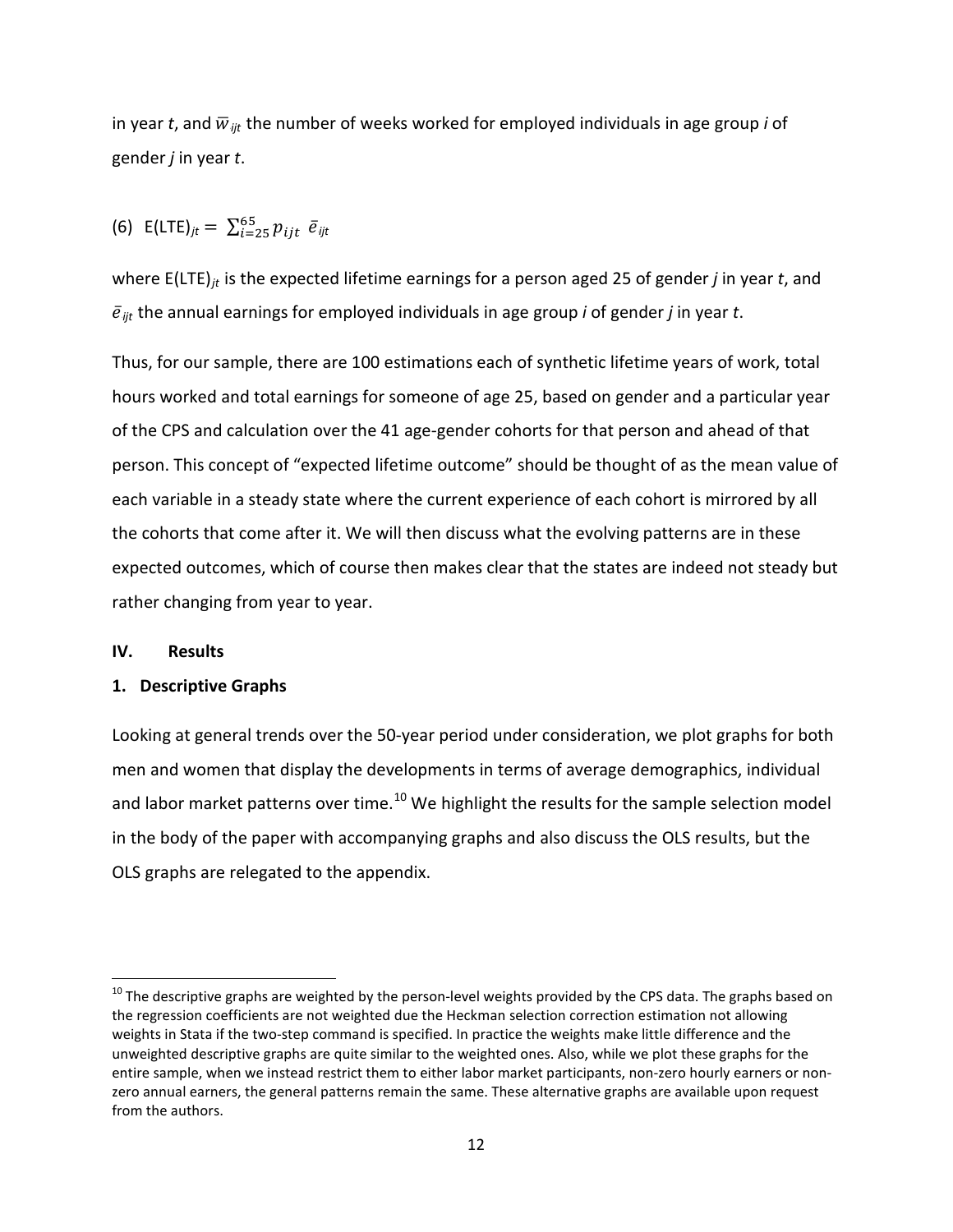In Figure 1.1, average education, measured in terms of years of schooling completed, exhibits an increasing trend over time for both men and women, rising from a little over 10 years in 1964 to 14 years of schooling in 2013. While both men and women saw increases in the average years of schooling over the entire time, women had lower levels until the early 2000s, changing after 2001. From that point onwards women have obtained on average more years of schooling than men.

In terms of average potential experience, while both genders exhibit a U-shaped pattern over this time frame, women had more average potential experience than men over the entire period (Figure 1.2). This is driven by the age component as potential experience is derived from age and years of education as outlined in the previous section. Thus women in the workforce are slightly older than men (partly related to their longer average lifespan) and over this time period, the demographics change to favor relatively younger members in the labor force over the middle years, bottoming out in the early 1980s, and subsequently displaying a rising average age (and thus potential years of experience) subsequent to the 1980s.

However, labor market outcomes—real hourly earnings, real annual earnings and annual hours worked—do not exhibit any cases where women rise above men, or any case of gender reversal as seen in educational attainment. Over the entire time period men receive higher average real hourly earnings (Figure 1.3), higher average real annual earnings (Figure 1.4) and display higher average annual hours worked (Figure 1.5). Men also display significantly more year-to-year variation in earnings and hours worked, while women show a significantly smoother pattern from year to year. This is likely caused in large part by the fact that men have a much higher labor force participation rate (and an employment rate), so they are less likely to adjust their labor supply in response to the business cycle and thus are more subject to fluctuations in labor demand affecting their hours worked and pay.

For women over time, increases in terms of real hourly earnings and real annual earnings are visible and show some narrowing of the gender earnings gap, but it is still a persistent gap (Figure 1.3 and Figure 1.4). In terms of annual hours worked women saw increases in their hours worked, in particular from late 70s and early 80s onwards, converging towards the male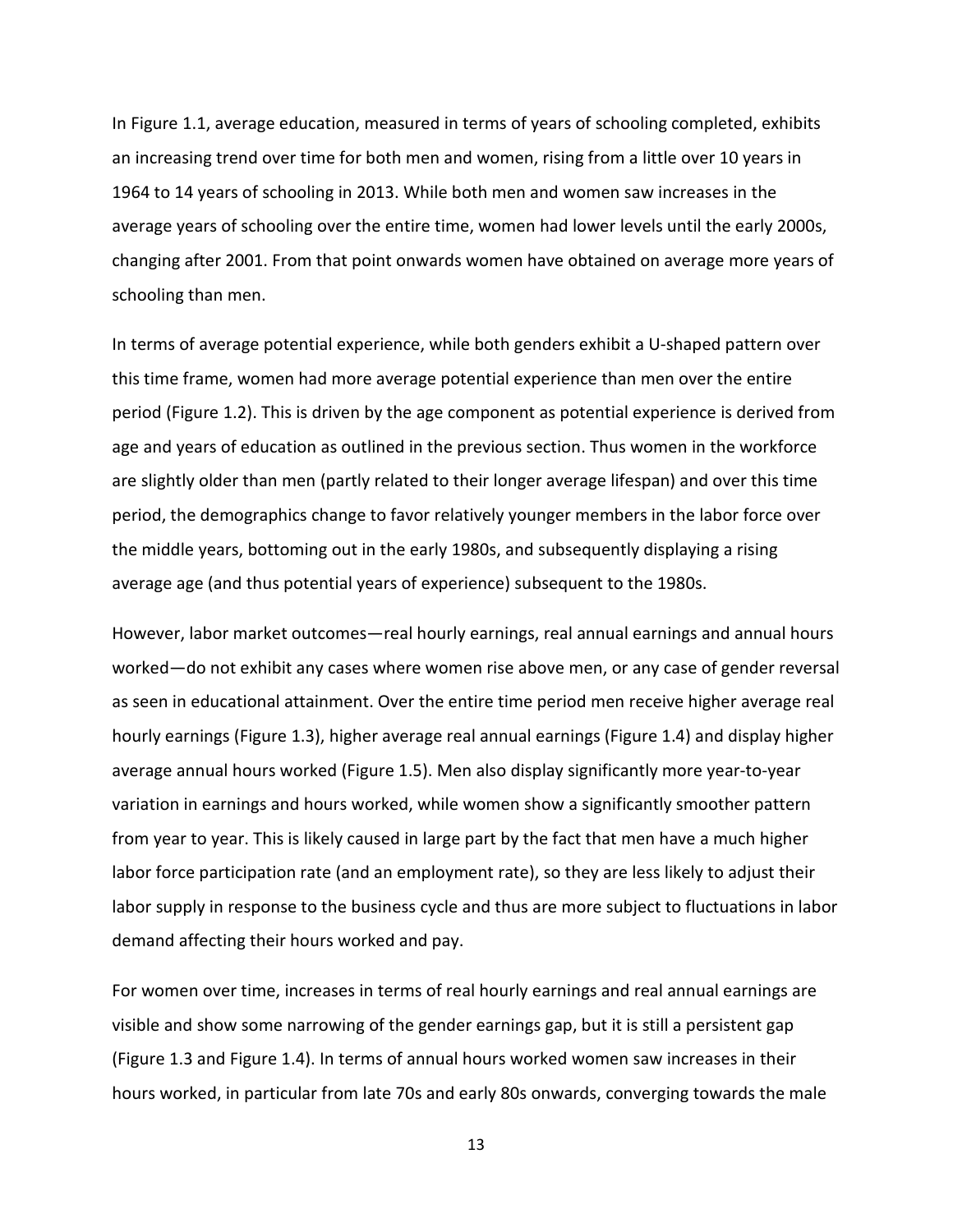average hours worked. However, still women work fewer hours than men in 2013 by a substantial margin of over 200 hours per year on average (Figure 1.5).

#### **2. Heckman and OLS hourly earnings regression results**

In our analysis over the 50-year time period we analyze log real hourly earnings and log annual earnings. We find that selection bias plays a large role in our data: for male negative, almost stable, selection is found for these two measures; in other words, men who are in the labor force have unobservable characteristics that are negatively correlated with earnings potential. For women the finding is more striking, but also consistent with the finding of Mulligan and Rubinstein (2008) for the real hourly earnings. Women initially have negative selection until about the late 1980s, thereafter the selection is positive. These results are not echoed identically in annual earnings where women also have negative selection into employment, albeit reducing over time, but only display positive selection at the very end of the period under investigation.

For the experience results we find convergence in returns for increasing potential experience levels for both hourly earnings and annual earnings. For education the results differ for hourly earnings and annual earnings: returns to High School and College are higher for women than for men for hourly earnings. For annual earnings male and female returns to either education level tracked each other and only a higher return for females is found in the later years, after 2008.

Looking at the selection effects over time, Figure 2.1.A displays the degree of selection bias as percentage of log real hourly earnings. The coefficient of the Mills ratio from the hourly earnings regression multiplied by the average sample Mills ratio is calculated,  $\exp\left(\widehat{\rho_{jt}}*\widehat{\lambda_{jt}}\right)-$ 1) ∗ 100. The Mills ratio coefficient is always significant at the 1 percent level, indicating that selection is an important factor in our data. For both genders, we plot this number over time: For men we find negative selection bias over the entire period and the effect remains relatively stable in the 15 to 25 percent. This indicates that males in the labor force are negatively selected and they will receive lower hourly earnings than a randomly selected sample. This could potentially be driven both by younger men who work due to not continuing with higher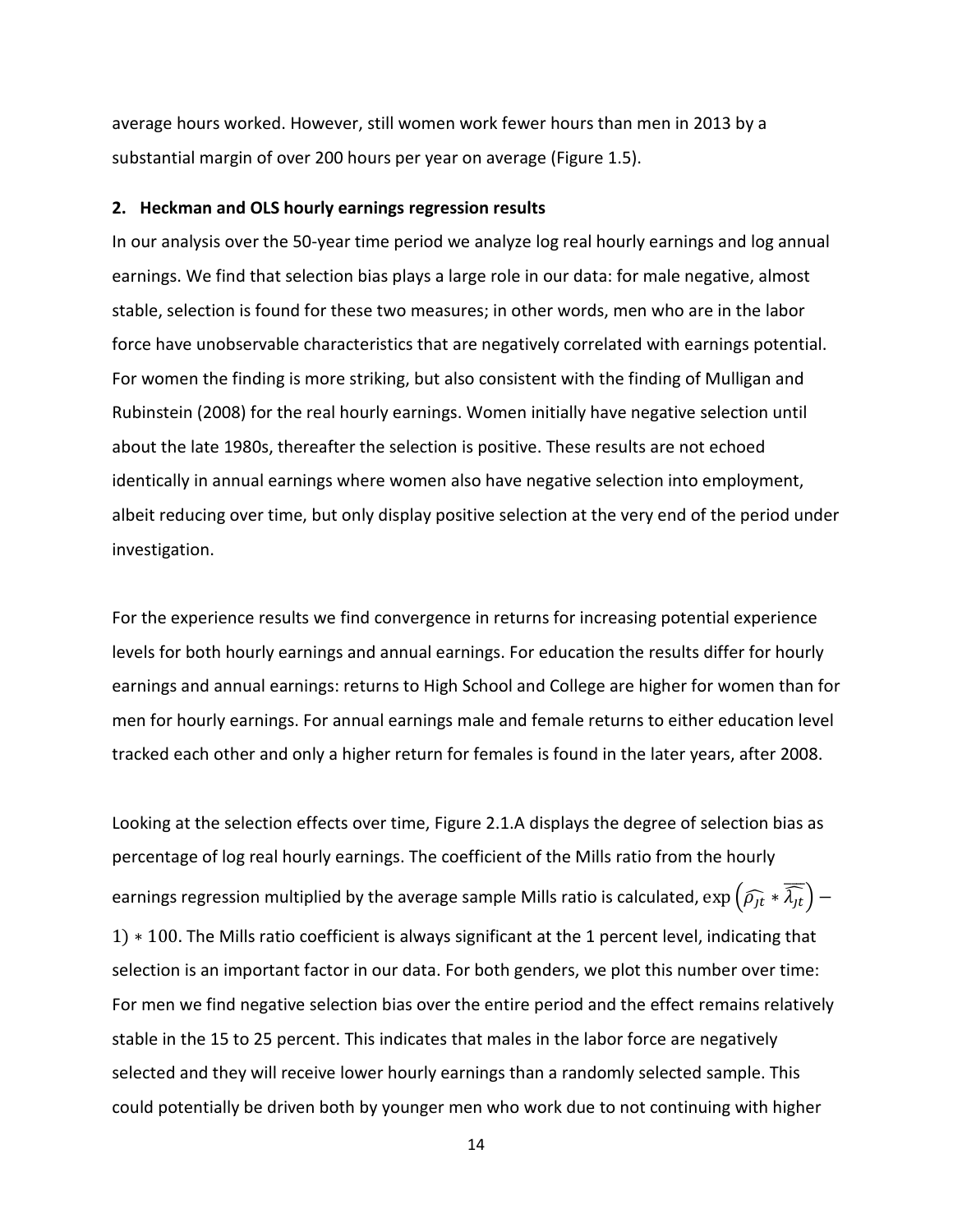education, and by men who do not stop working at later ages, potentially due to lower retirement savings than their more productive peers.

For women the trend is very different, but always above the male levels of negative selection in any given year. In the few early years in the 1960s, up to 1968, there is slightly positive selection for women, then negative selection until the late 1980s and then positive selection which is increasing over time. These trends for women are similar to the results found by Mulligan and Rubinstein (2008), who use the selection correction with marital status interacted with children under the age of 6. We also find similar results when we mirror these results.<sup>[11](#page-16-0)</sup> In our case, only using marital status as exclusion restriction, we are able to extend our analysis to the early 1960s and up to 2013. Contrary to Mulligan and Rubinstein (2008), we find a positive selection in the early years of 1960s, where they do not have the data, and a strong increase in positive selection after 1999, which is their cut-off in their analysis. For women in the beginning of the 1990s, 5 to 10 percent of their hourly earnings can be accounted for by positive selection. In the late 2000s, particular around the economic recession, 20 to 60 percent of hourly earnings can be accounted for by positive selection. However, this peak declines about 40 percent in 2013. Demographic changes and the composition of women selecting into the labor force could partially account for these trends and changes in the selection. This is one of the most interesting findings from our research and is consistent with an increasing trend towards potential high earners among women being more likely to both marry and continue working.

We wanted also to see whether our models fit relatively better or worse over time. In particular, we were concerned that a regression specification that is fit to data available in 1964 might no longer be relevant by 2013. While a simple measure of fit would be the R-squared, this is not calculable for selection models (we do show the R-squared measure for our OLS models in Appendix Figure A.1.1). Hence in Figure 2.1.B, to try to ascertain goodness of fit, we instead plot the year-to-year correlation of individual predictions from our Heckman model and

l

<span id="page-16-0"></span> $11$  Results are available upon request from the authors.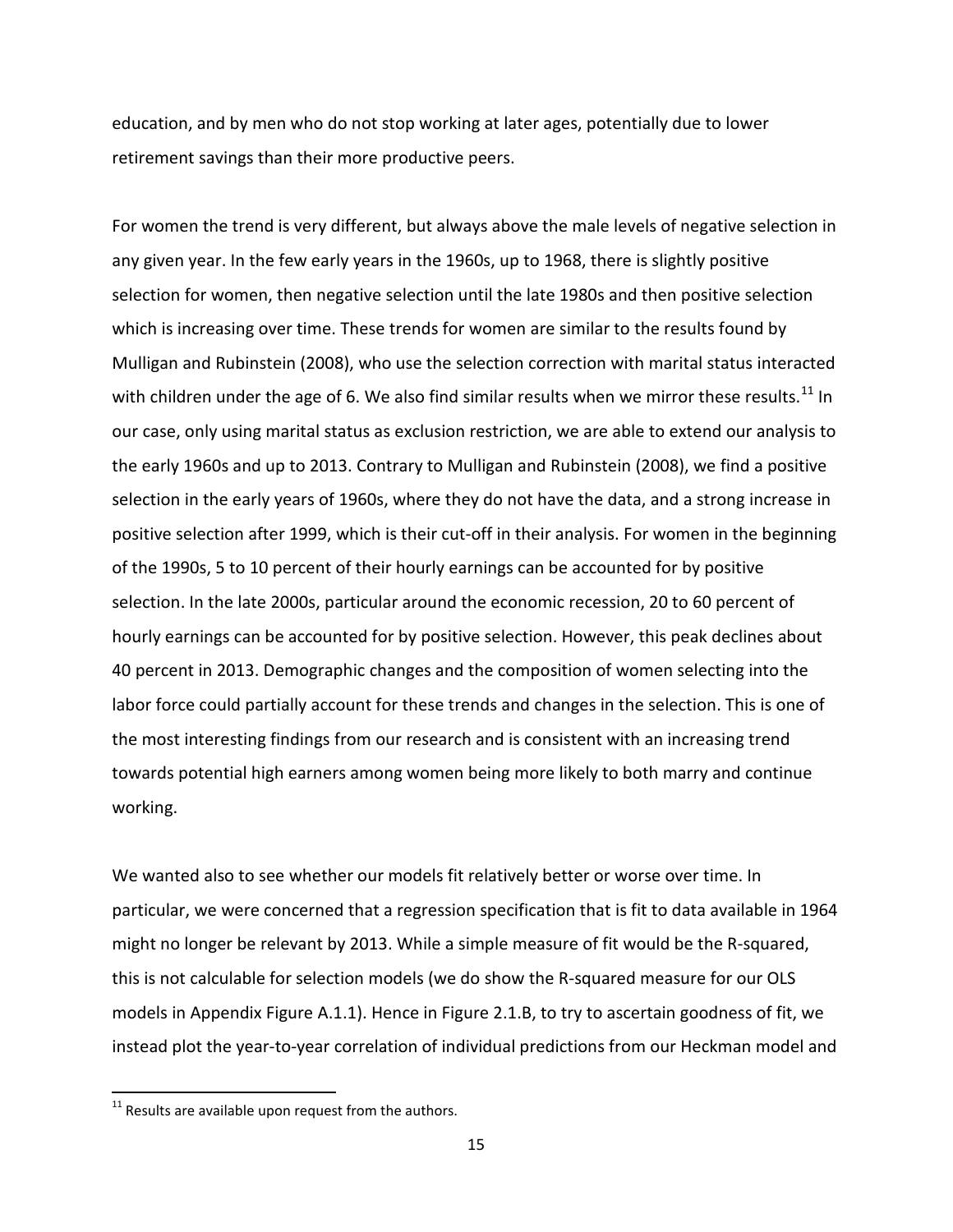the actual observed levels of outcomes for hourly earnings. We find a positive correlation that is slightly increasing over time, implying that our models fit no more poorly over time even though they are based on a stable specification, and if anything, actually work better for the more recent period (a similar pattern obtains for the OLS results as measured by the R-squared, as shown in Figure A.1.1.). For men the correlation between predicted and observed outcomes is always higher than it is for women.

We now turn to taking a closer look at the underlying trends in the returns to (potential) experience and education for men and women over the entire time period. Given the nonlinear specification for returns to potential experience, we show the marginal returns to an additional year of potential experience at different points in the function and compare these across time and by gender.

Figure 2.2 shows the marginal returns at different levels of experience, 5, 10, 15 and 20 years respectively, for both genders.<sup>[12](#page-17-0)</sup> These are based on the Heckman selection-corrected hourly earnings regression with the dependent variable in log real hourly earnings. The lines display the average marginal effect of the years of potential experience in percent of (level) hourly earnings. In addition, we show with bars around each line the 95 percent confidence intervals for the estimates.

Across all the years of experience it is possible to see that the male average marginal effects are usually above the female marginal effects, indicating higher returns for men than women. However, for the different years of experience different degrees of convergence and even coincidence at the same level for both male and female returns are visible.

In Figure 2.2 the average marginal returns to 5 years of experience for males are above the ones for females and no convergence is apparent. Also the variances of the results for both

l

<span id="page-17-0"></span> $12$  We also estimated returns to 25 years of experience, but these graphs look quite similar to those for 20 years experience and thus we have dropped them from the paper for brevity; they are available from the authors upon request.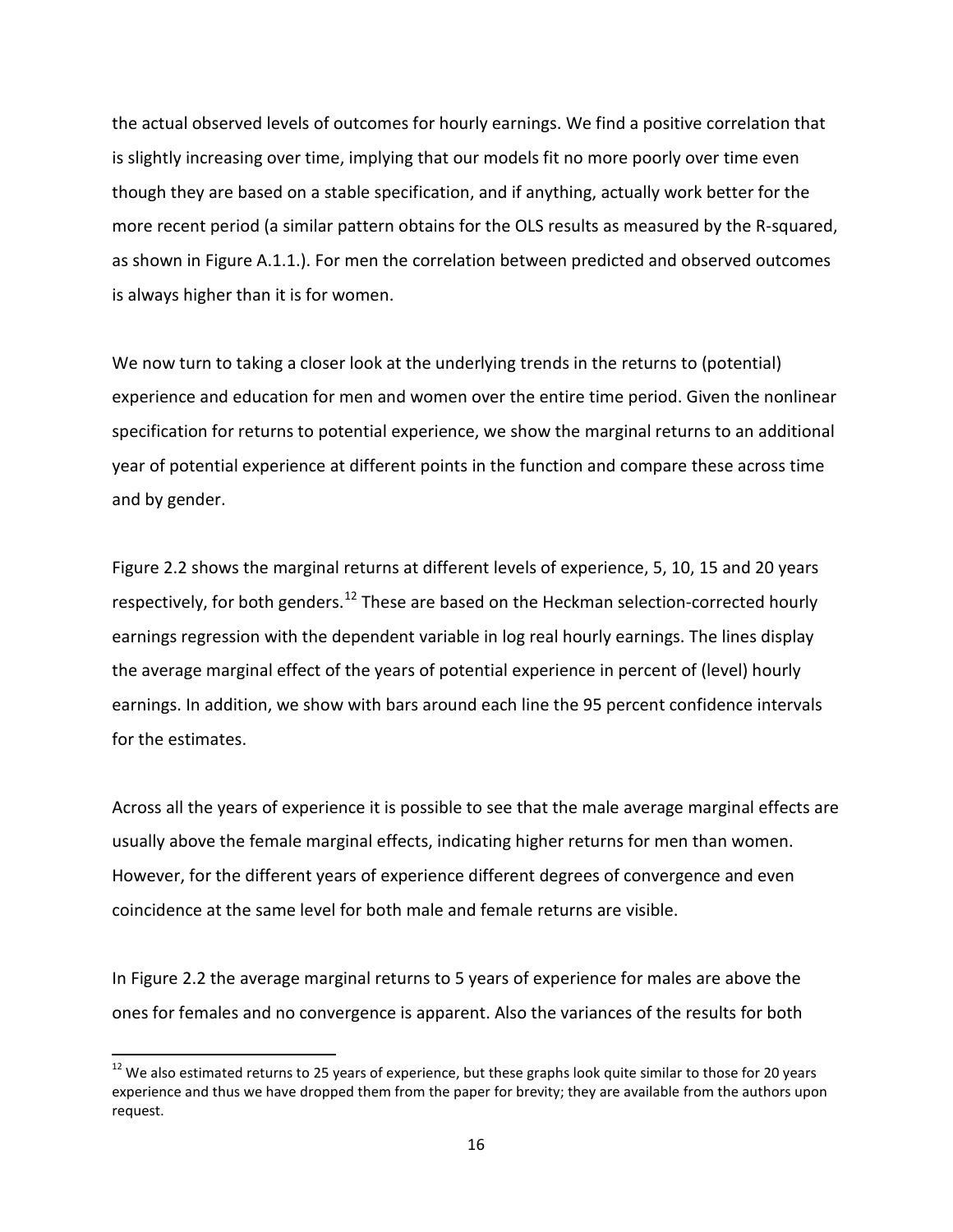men and women, as shown by the 95 percent confidence interval bars, are large. But a large decrease in the variance occurs between 5 and 10 years of experience. This variance continues to decrease with higher levels of years of experience. For 10 years of experience one can see already a narrowing of the returns for men and women over time, the lines converging towards each other but with a gender gap remaining in the returns. Men in 2013 increased their earnings by 0.8 percent of hourly earnings if they increased their experience from 9 to 10 years while average marginal return for women was only 0.4 percent of hourly earnings.

The average marginal returns to 15 years of experience show a convergence of male and female return at the end of the period and in the 2000s coinciding even. Men and women have almost the same returns of 0.5 percent of hourly earnings from moving from 14 to 15 years of potential experience.

The returns for 20 years of experience are almost identical in terms of patterns to the 15 years of experience figure and also show a convergence and coincidence at the end of the period. The marginal returns for men and women are 0.2 percent of hourly earnings.  $^{13}$  $^{13}$  $^{13}$ 

Comparing the above Heckman selection-corrected results for returns to experience with the OLS results (Appendix Figure A.1.2), it is possible to see that the two main general patterns remain: male returns being higher than female returns in general and the decreasing variance. However, the figures showing higher than 5 years of experience and up to 20 years of experience exhibit convergence in the marginal returns for men and women. And, contrary to the Heckman selection corrected graphs, the OLS graphs of the returns do not converge to close the gender gap entirely for 15 and 20 years of potential experience.

 $\overline{\phantom{a}}$ 

<span id="page-18-0"></span> $^{13}$  In Figure 2.2 the use of potential experience overstates actual experience, and more so for women than for men. The coefficients do not only represent returns to experience but a combination of returns to experience and other forms of human capital investment. Following Mincer (1974) lower rates of investment might be the reason for the narrowing in gender differences with higher experience levels. Given that over time actual experience of women relative to men has risen while potential experience has remained relatively constant, one concern is that the potential experience coefficients might be biased if earnings are based on actual experience instead of potential experience.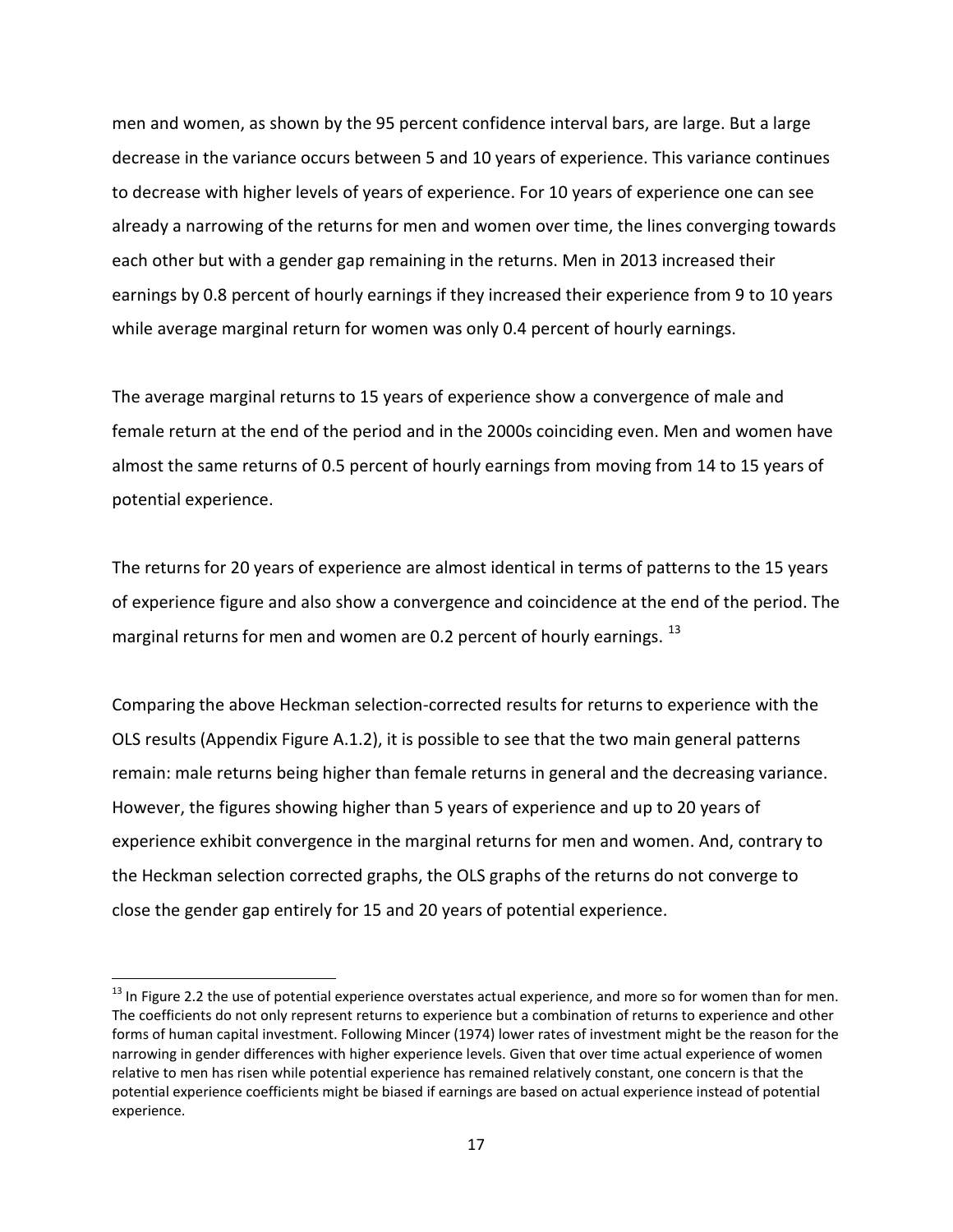We turn now to the Heckman results for the returns to education of high school completion and college completion (Bachelor's degree). As shown in Figure 2.3, the female marginal return to high school completion is above that of the male return and increasing since the late 1980s. The male returns are almost flat at about 20 to 25 percent higher hourly earnings for moving from no high school diploma to high school completion. For women these returns have increased from 25 percent to 55 to 60 percent higher hourly earnings in 2012 and 2013.

For college graduate women always have a higher marginal effect of college completion than men, and from the late 1980s the gender gap in favor of women widens (of course this is still relative to a lower base earnings for less educated women relative to men). While in 1964 women were able to increase their hourly earnings by 60 to 70 percent with the additional educational attainment of a bachelor degree or above, women at the end of the period during the years 2010 to 2013 almost increased their hourly earnings by 115 to 125 percent. For men, college completion compared to high school completion increased their hourly earnings by 30 percent in 1964 and by 75 percent in 2013.

While the OLS and Heckman selection corrected graphs are very similar in general trends for the various levels of experience, the returns to education results differ substantially. The OLS graphs (Appendix Figure A.1.3) for the returns to high school and college do not exhibit the same diverging pattern of men and women as the Heckman results. In fact it seems that the marginal effects for both seem to coincide and evolve fairly similarly, and generating the different result that men's relative returns to college education rise above women's returns by the end of the period.

This in turn points to the fact that selection seems to be an important element in the hourly earnings regression for log real hourly earnings, changing the calculated returns to education significantly when accounting for selection into the labor force. Without accounting for selection, the returns to education are actually understated, particularly for women.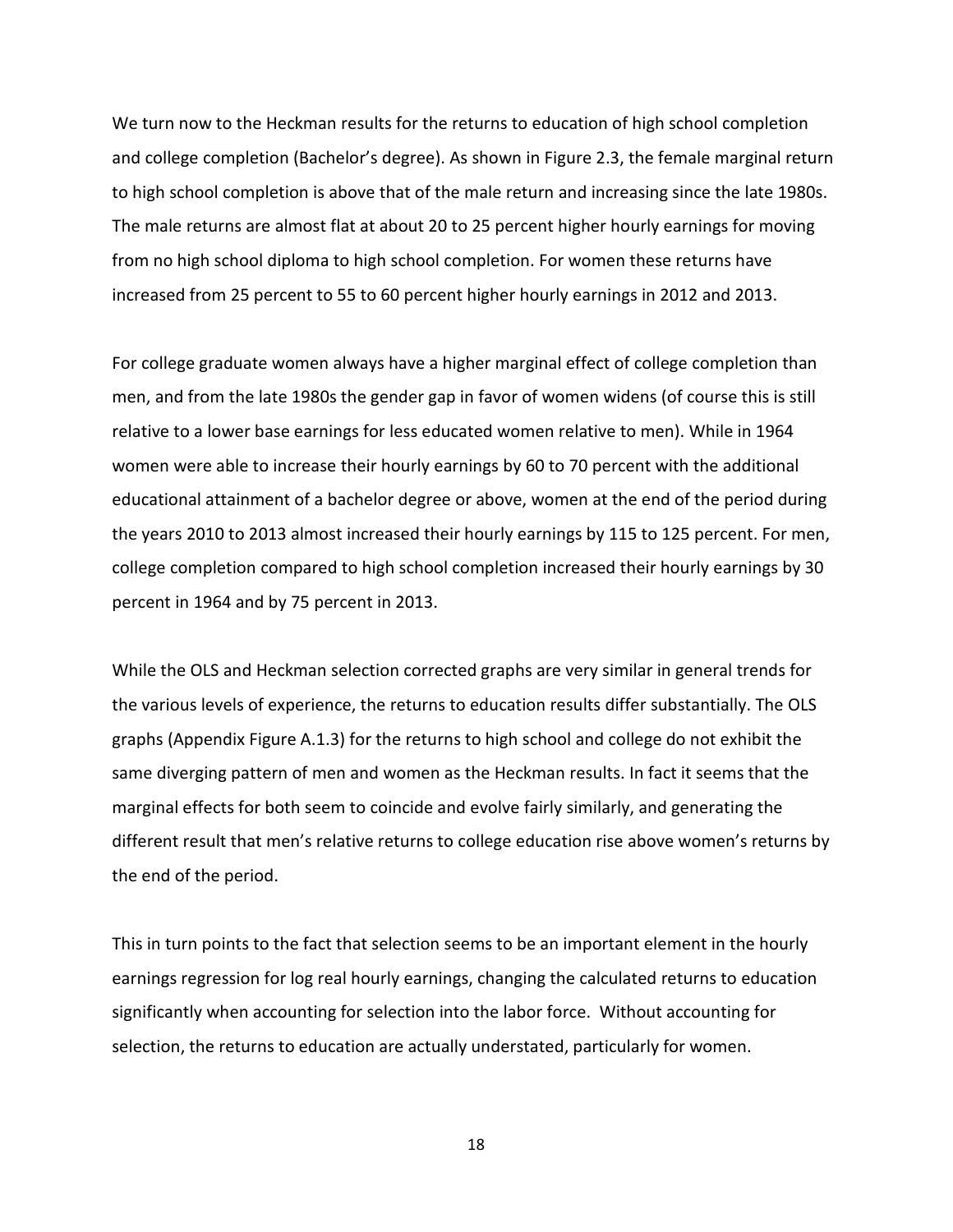We also consider total earnings in our analyses to allow for the effects of changing hours as well as changing hourly earnings. Using the log real annual earnings as the dependent variable in our total earnings analysis (but again converting all our results to show effects on levels), we find results that are different for the selection effects estimations over time than when using log hourly earnings (Figure 2.4.A). For women, in particular, a negative selection effect is present over almost the entire time period until 2009, with decreases starting in the late 1980s. From 2009 onwards a sharp increase occurred and the selection effect turns positive, coinciding with the economic crisis period. The selection effect for men is still negative as with the log hourly earnings but decreases since the late 1980s and becoming less negative. The reduction in negative selection effect eventually turning to positive indicates that the women with lower earnings potential were both more likely to work and much more likely to work more hours, but that this effect was eradicated on both fronts over time as women with higher earnings potential increasingly became more likely both to work at all and also to work more hours. For men, the hours effect is apparently minimal in terms of change over the period, but again implies that negative selection occurs both in terms of likelihood of working and in terms of likelihood of working more hours (but that the hours selection effect is dominated by the participation selection effect, as the graph is not that different from Figure 2.1A for men).

In terms of correlation between actual and predicted annual earnings from the Heckman model men have a higher correlation than women over the entire period. However, over time these correlations for both genders decline slightly and then increase again (Figure 2.4.B) with a higher correlation in the earlier years, perhaps due to less hours variation in the population in the earlier part of the sample period.

The average marginal effect for returns to experience for the various years of experience, 5 to 20 (in intervals of 5 years), exhibits almost an identical pattern to the hourly earnings results: the variance decreases over time, male returns are above female returns in general but convergence and almost full coincidence in returns as a percent of earnings occurs for the 15-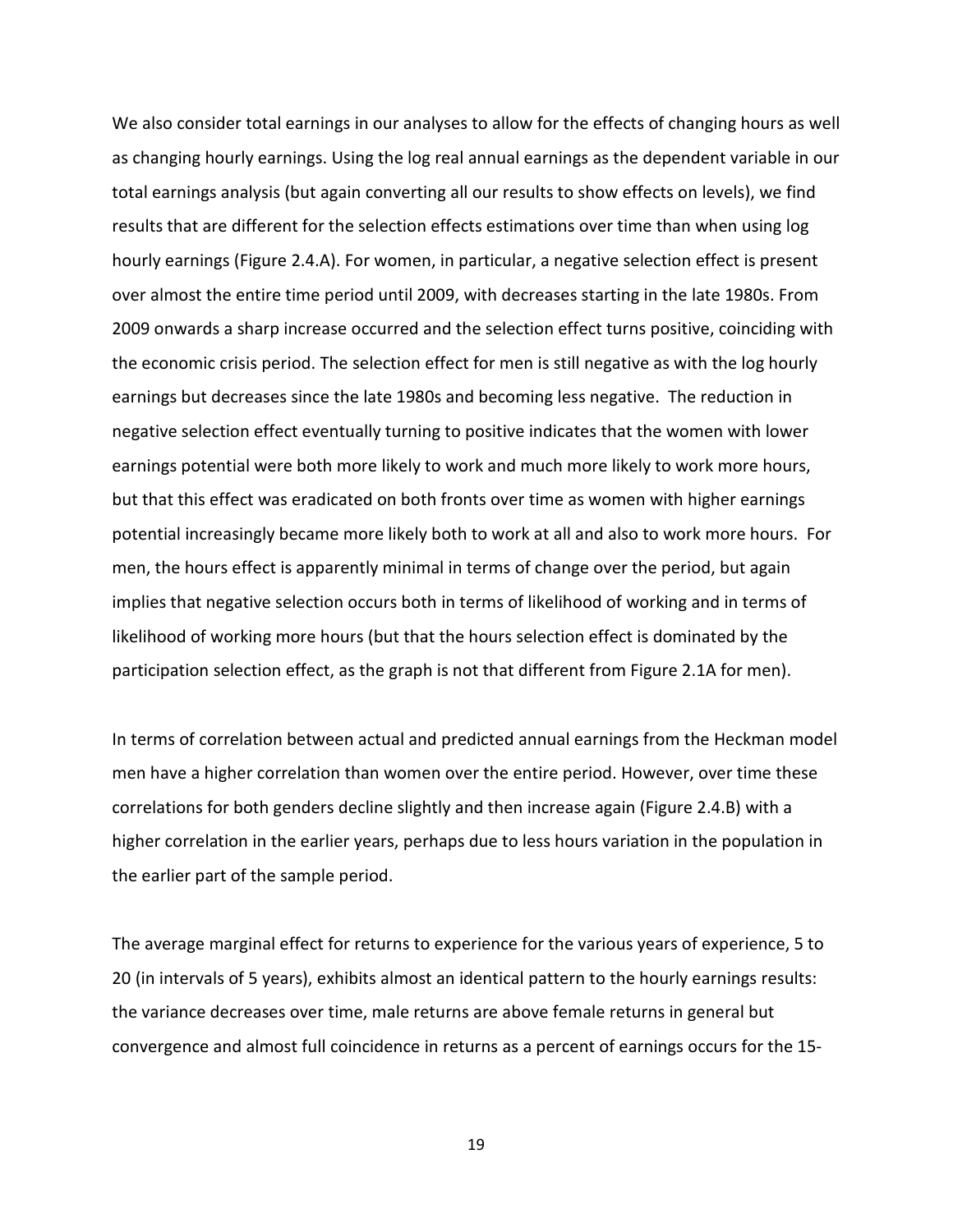20 years of experience (Figure 2.5). The magnitudes in terms of percentages tend to be somewhat smaller than for the hourly earnings.

For the log annual earnings we also estimated these OLS returns to experience for different years and found that albeit male returns are above female returns a convergence over time.<sup>[14](#page-21-0)</sup> The results for 5 to 20 years of experience show a convergence. For 20 years of experience the returns for male and females in the later years of our time period coincide. An anomalistic result in the OLS results were negative returns for women at the 5 years of potential experience level, which indicate the need for correcting for selection into the labor force to obtain believable returns to work experience (and thus another grounds for preferring the selectioncorrected estimates over the OLS estimates).

Comparing the returns to high school and college for the Heckman selection-corrected estimates of annual earnings, we find that the patterns for annual earnings are consistent with the hourly earnings in later years (Figure 2.6). Women achieve higher returns to high school and college than men starting from 2001. In the hourly earnings they started to achieve this earlier in time and a larger gap between the genders was visible. For annual earnings the returns for men and women closely track each other and then diverge after the economic crisis in 2008, with women then receiving higher returns to high school and college completion. Thus partly the difference in these patterns are likely due to differential changes in the hours worked over time, with women steadily increasing their hours worked from the mid-1980s onward.

The OLS results for annual earnings follow the OLS patterns observed for the hourly earnings and are dissimilar to the Heckman results. This again points towards the issue that selection is an important component of the picture in order to understand the actual returns to educational attainment for men and women over time.

l

<span id="page-21-0"></span> $14$  These OLS graphs and results for annual earnings are available upon request from the authors.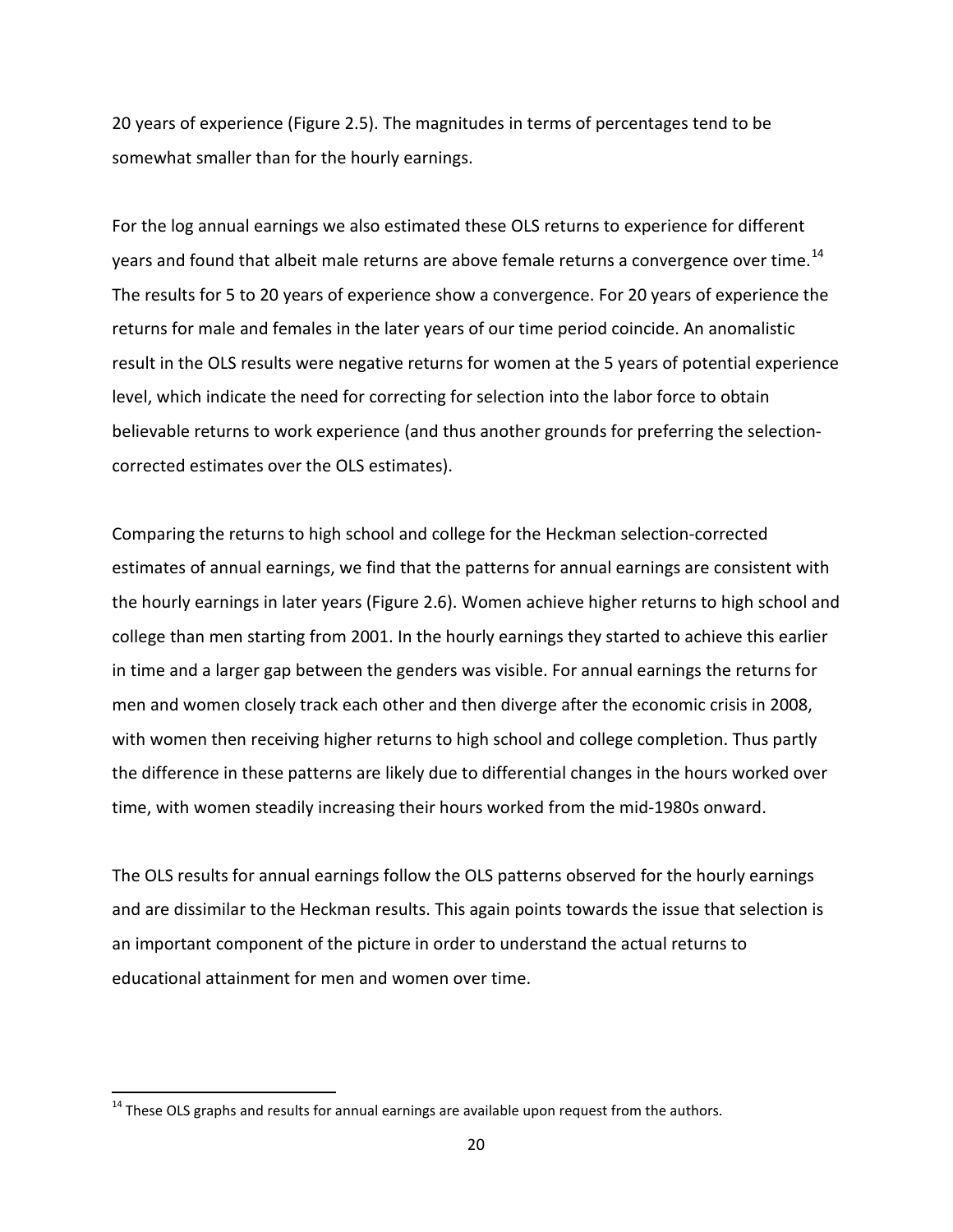#### **3. Synthetic worklife graphs**

We turn now to our synthetic worklife calculations to see if convergence occurs in these calculations. Overall, synthetic, or expected, worklives for women, in terms of years in work, their earnings and hours worked over their lifetime, have converged towards men's worklives.

In Figure 3.1, female expected lifetime years in work (as defined in Section III above) are increasing over the 50-year period of our data while male expected lifetime years in work are slightly decreasing from above 35 years in work lifetime expectation in 1964 to 30 years in lifetime work in 2013. Contrary to this, female expectations rose steadily from 15 years of lifetime work expectation in 1964 to over 25 years of expected lifetime work in 2013, thereby narrowing the gap between genders.

In addition to increased expectations of lifetime years in work, women expect to accumulate more hours worked over their lifetime while men have not seen a comparable increase, maybe even a slight decrease, in their expected lifetime hours worked. This leads to a narrowing of the gender gap in expected lifetime hours worked for men and women (Figure 3.2.).

Not only have expectations of lifetime years in work and expected life hours worked increased, but women have also increased over time their lifetime expectation regarding total earnings, almost doubling from 1964 to 2013. Men over the same time period have also increased their expected lifetime earnings, but across the entire period have consistently had much higher expected lifetime earnings. While there is some convergence of the female and male expected lifetime earnings, the gap does not seem to have narrowed much (Figure 3.3).

This last pattern reflects the continued gap in hourly earnings as well as a continued difference in hours worked; thus notably the increased attachment of women to the labor force in terms of both participation and hours worked does not appear to have paid off fully in terms of closing the lifetime earnings gap. These synthetic calculations thus underscore both the convergence in male and female patterns and the continued inequalities underlying those patterns as full convergence is yet to be achieved.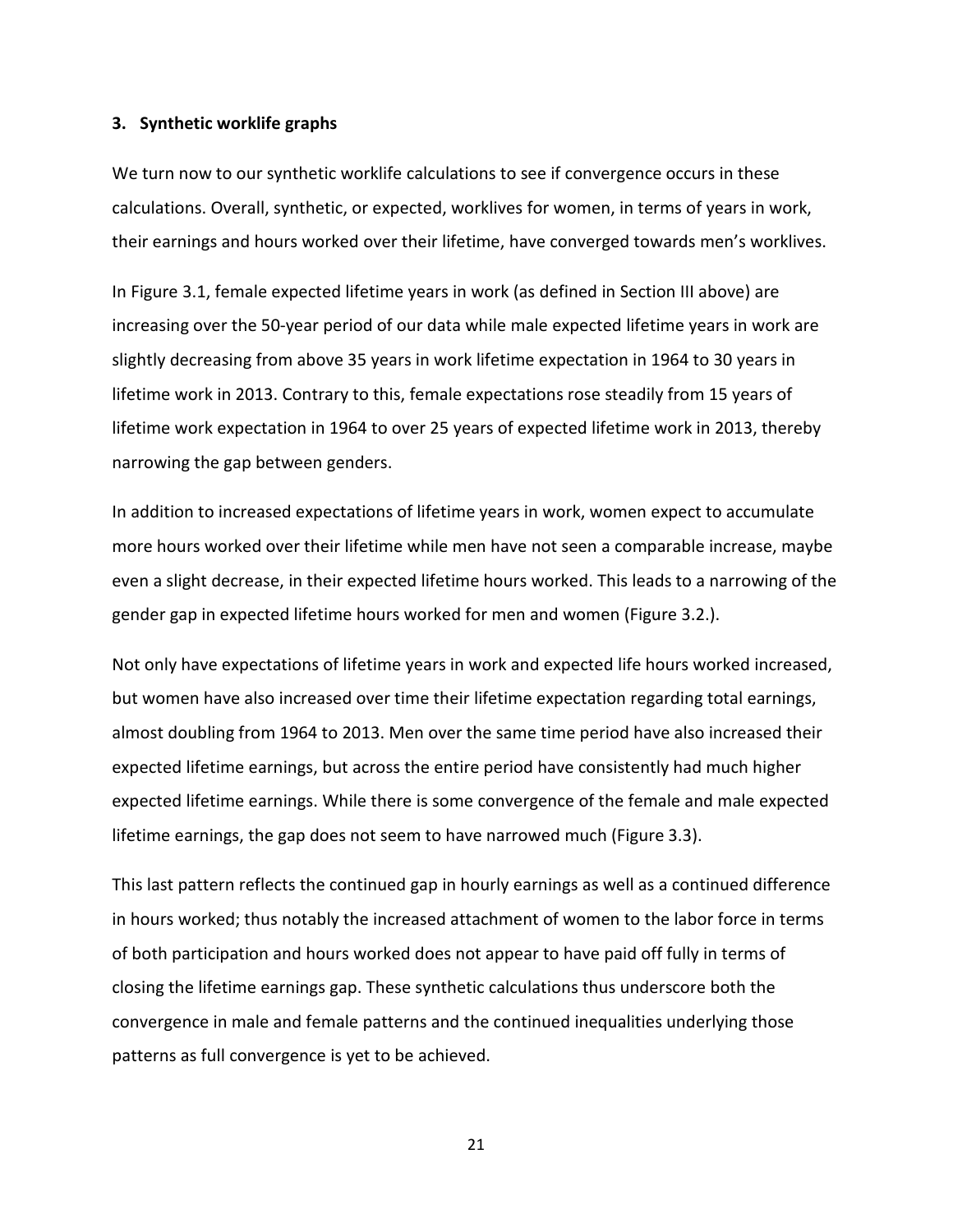#### **V. Conclusion**

The patterns that we show and discuss in this paper indicate that there has been significant convergence over this fifty-year period in the work lives of women and men, but that differences continue. We have emphasized the commonality of women's (and men's experiences) by focusing on average returns. But perhaps the most notable change over this period is the rising effect and switch from negative to positive selection into work in the case of women, which implies that those women who profit most from paid work participation are increasingly likely to be found in it. This is also reflected in the differences between the OLS and sample selection-corrected results for returns to education.

Interestingly, returns to potential work experience do converge for women and men in both OLS and sample-selection-corrected results for those with more years of potential experience. This convergence is thus not observed for all workers but does affect those with longer potential labor market attachment. And again, given that women still make less than men at the lowest levels of experience (and education), this also still implies lower absolute returns to working for pay for women than for men.

In our year-by-year calculations of expected lifetime labor attachment and earnings for young persons starting out on their worklives, these indicate again convergence by gender in worklife patterns, but less convergence in recent years in lifetime earnings. The interesting question here in part is what causes the evolution of expected values of lifetime labor attachment and earnings. This is clearly not a steady state situation, and thus, particularly given the relatively smooth evolution of the expected values, one might look for causes of this evolution that have also evolved relatively smoothly. Possibilities include demographic changes of a smooth but changing nature, including rises in the age at first marriage, drops in lifetime fertility, and increasing lifespans for both women and men. These changes could have effects on human capital investment decisions (both education and work experience) both directly on cohorts and indirectly through their effects on prior cohorts (and thus affect younger cohorts through changing their expectations of what will happen over their lifespan). We expect our future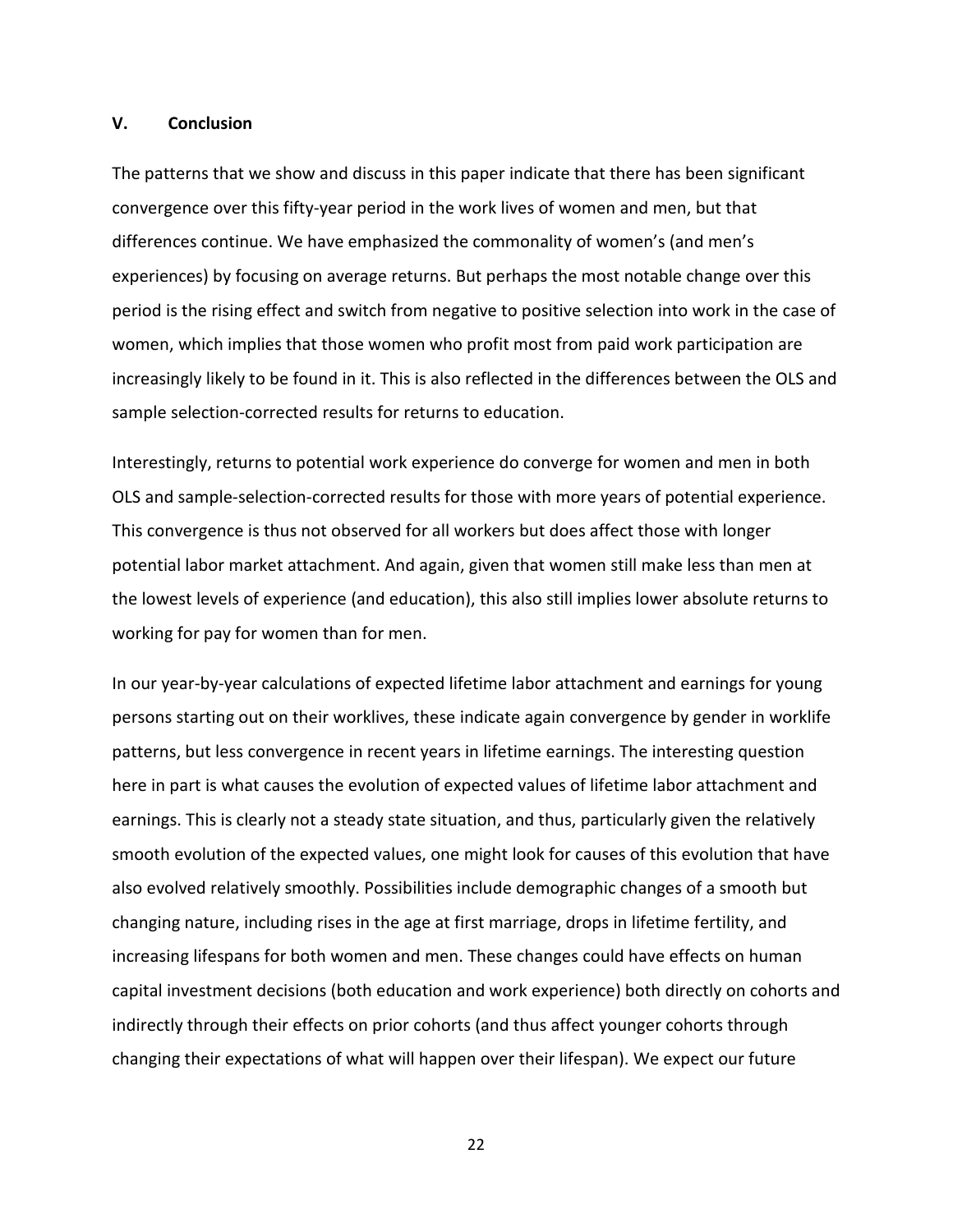research agenda will explore the determinants of this evolution of expected values and also how expected values differ from the actual values that the cohorts experience.

This line of research is meant to complement rather than supplant the more recent research focus on divergence in outcomes within women and within men taken as groups. Our research focuses more on commonality of outcomes for women and for men to consider how larger trends in gender differences can also be seen in these average results and to remind us of the primacy of gender as a factor of interest and in determining life's outcomes.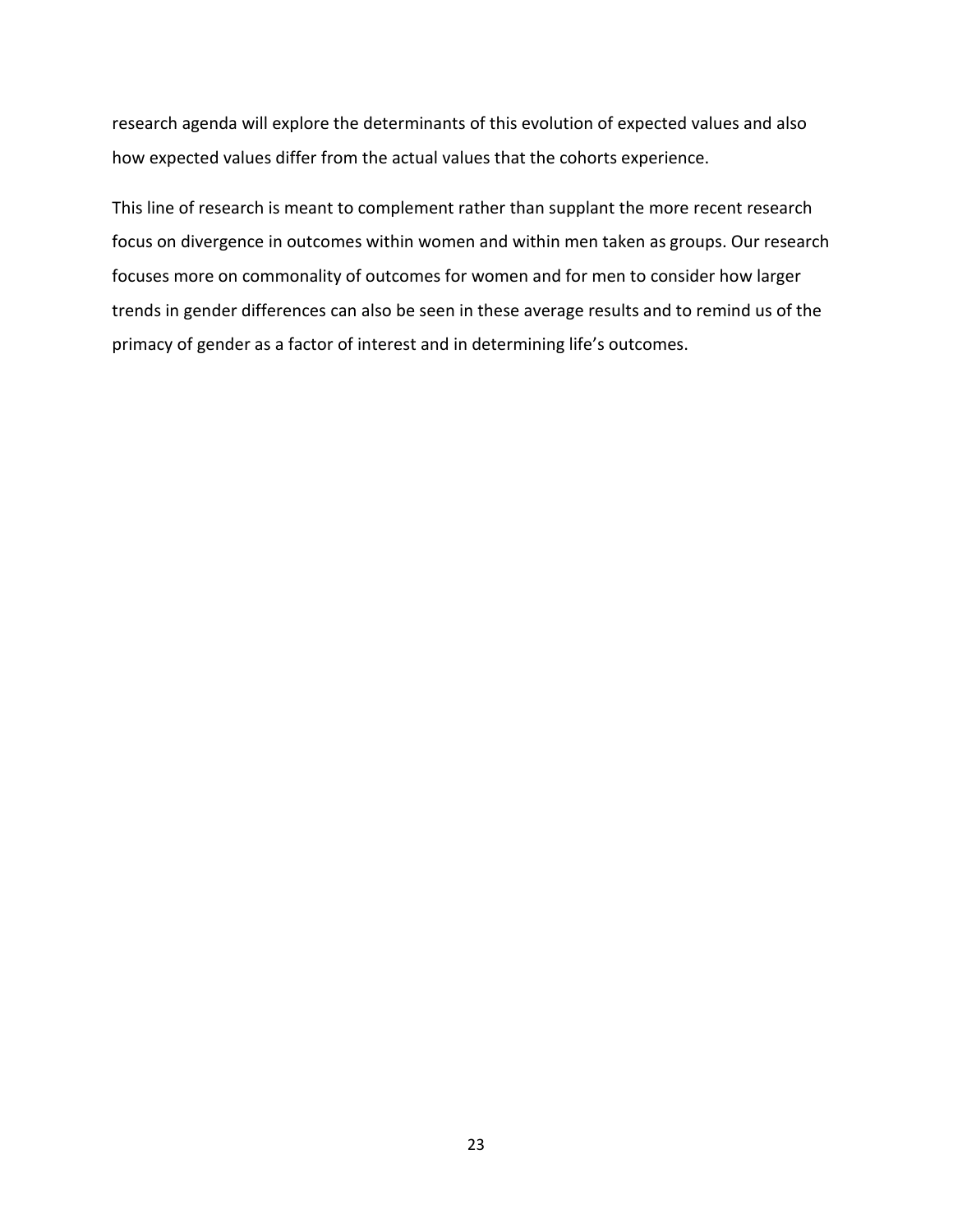#### **References**

Autor, David H., Lawrence F. Katz, and Melissa S. Kearney. 2008. "Trends in U.S. Wage Inequality: Revising the Revisionists." The Review of Economics and Statistics, 90(2): 300–323.

Bacolod, Marigee P. and Bernardo S. Blum. 2010. "Two Sides of the Same Coin: U.S. "Residual" Inequality and the Gender Gap." The Journal of Human Resources, 45(1): 197-242.

Blau, Francine D. and Lawrence M. Kahn. 2000. "Gender Differences in Pay." Journal of Economic Perspectives, 14 (4): 75–99.

Blau, Francine D. and Lawrence M. Kahn. 2005. "Changes in the Labor Supply Behavior of Married Women 1980-2000." NBER Working Paper 11230.

Blau, Francine D. and Lawrence M. Kahn. 2006. "The U.S. Gender Pay Gap in the 1990s: Slowing Convergence." Industrial and Labor Relations Review, 60( 1 ): 45-66.

Fernández, Raquel. 2013. "Cultural Change as Learning: The Evolution of Female Labor Force Participation over a Century." The American Economic Review, 103(1): 472-500.

Goldin, Claudia. 2014. "A Grand Gender Convergence: Its Last Chapter." The American Economic Review, 104(4): 1–30.

Goldin, Claudia and Solomon W. Polachek. 1987. "Residual Differences by Sex: Perspectives on the Gender Gap in Earnings." The American Economic Review, 77(2): 143-151.

Heckman, James J. 1979. "Sample Selection Bias as a Specification Error." Econometrics, 47(1):153-161.

Heckman, James J. 1980. "Sample Selection Bias as a Specification Error with an Application to the Estimation of Labor Supply Functions." In J. Smith (ed.) Female Labor Supply: Theory and Estimation, Princeton University Press, 206-248.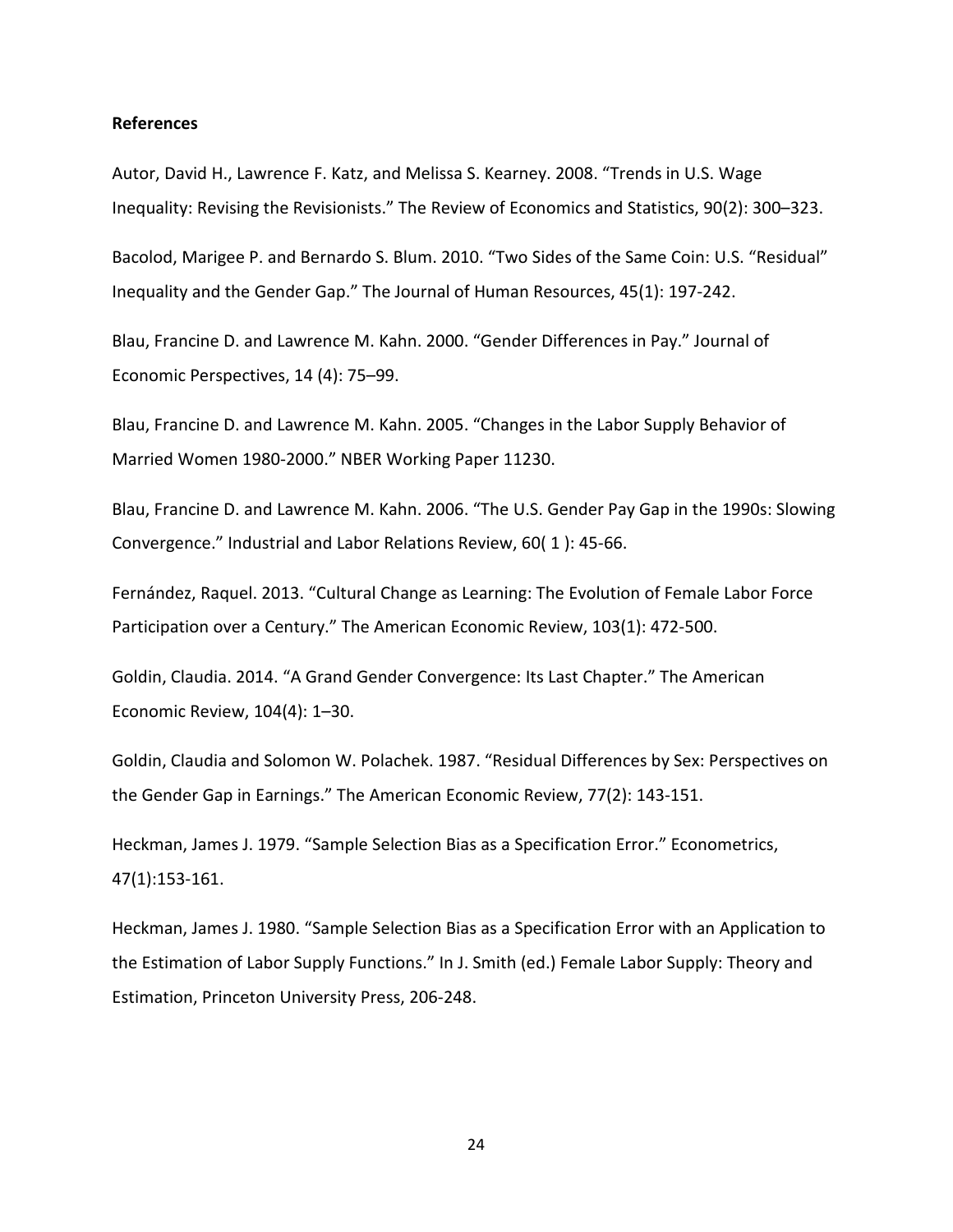Joshi, Heather and Hugh Davies. 2002. "Women's income over a synthetic lifetime." In E. Ruspini and A. Dale (ed.) The Gender Dimension Of Social Change: The contribution of dynamic research to the study of women's life courses, The Policy Press, 111-131.

King, Miriam, Steven Ruggles, J. Trent Alexander, Sarah Flood, Katie Genadek, Matthew B. Schroeder, Brandon Trampe, and Rebecca Vick. 2010. Integrated Public Use Microdata Series, Current Population Survey: Version 3.0. [Machine-readable database]. Minneapolis: University of Minnesota.

Lemieux, Thomas. 2006. "The "Mincer Equation" Thirty Years After *Schooling, Experience and Earnings*." In S. Grossbard-Shechtman (ed.) Jacob Mincer, A Pioneer of Labor Economics, Springer Verlag, 125-145.

Mincer, Jacob. 1974. Schooling, Experience and Earnings. National Bureau of Economic Research, Columbia University Press, New York and London.

Mincer, Jacob and Solomon W. Polachek. 1974. "Family Investments in Human Capital: Earnings of Women" Journal of Political Economy, 82( 2): 76-108.

Mulligan, Casey B. and Yona Rubinstein. 2008. "Selection, Investment and Women's Relative Wages over Time." The Quarterly Journal of Economics, 123(3): 1061-1110.

O'Neill, June and Solomon W. Polachek. 1993. "Why the Gender Gap in Wages Narrowed in the 1980s." Journal of Labor Economics, 11(1): 205-228.

O'Neill, June. 2003. "The Gender Gap in Wages, circa 2000." The American Economic Review, 93(2): 309-314.

Polachek, Solomon W. 1975a. "Potential Biases in Measuring Male-Female Discrimination." The Journal of Human Resources, 10(2): 205-229.

Polachek, Solomon W. 1975b. "Differences in Expected Post-School Investment as a Determinant of Market Wage Differentials." International Economic Review, 16(2): 451-470.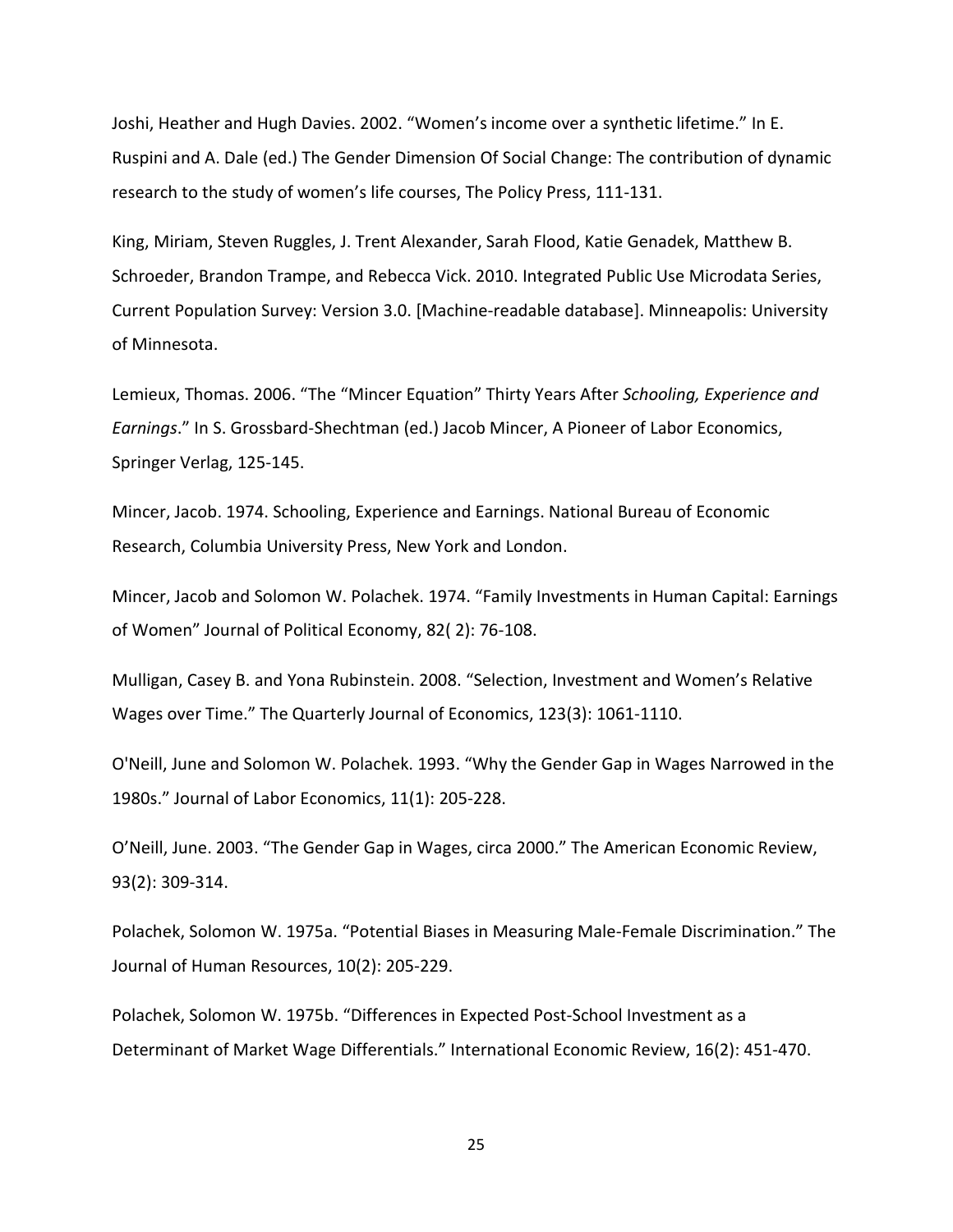Polachek, Solomon W. and John Robst. 2001. "Trends in the Male-Female Wage Gap: The 1980s Compared with the 1970s." Southern Economic Journal, 67(4): 869-888.

Polachek Solomon W. 2006. "How The Life-Cycle Human-Capital Model Explains Why The Gender Wage Gap Narrowed." In F.D. Blau, M.C. Brinton and D.B. Grusky (ed.) The Declining Significance of Gender?, Russel Sage Foundation, 102-124.

U.S. Dept. of Commerce. 2011. "Education and Synthetic Work-Life Earnings Estimates." American Community Survey Reports, AC-14.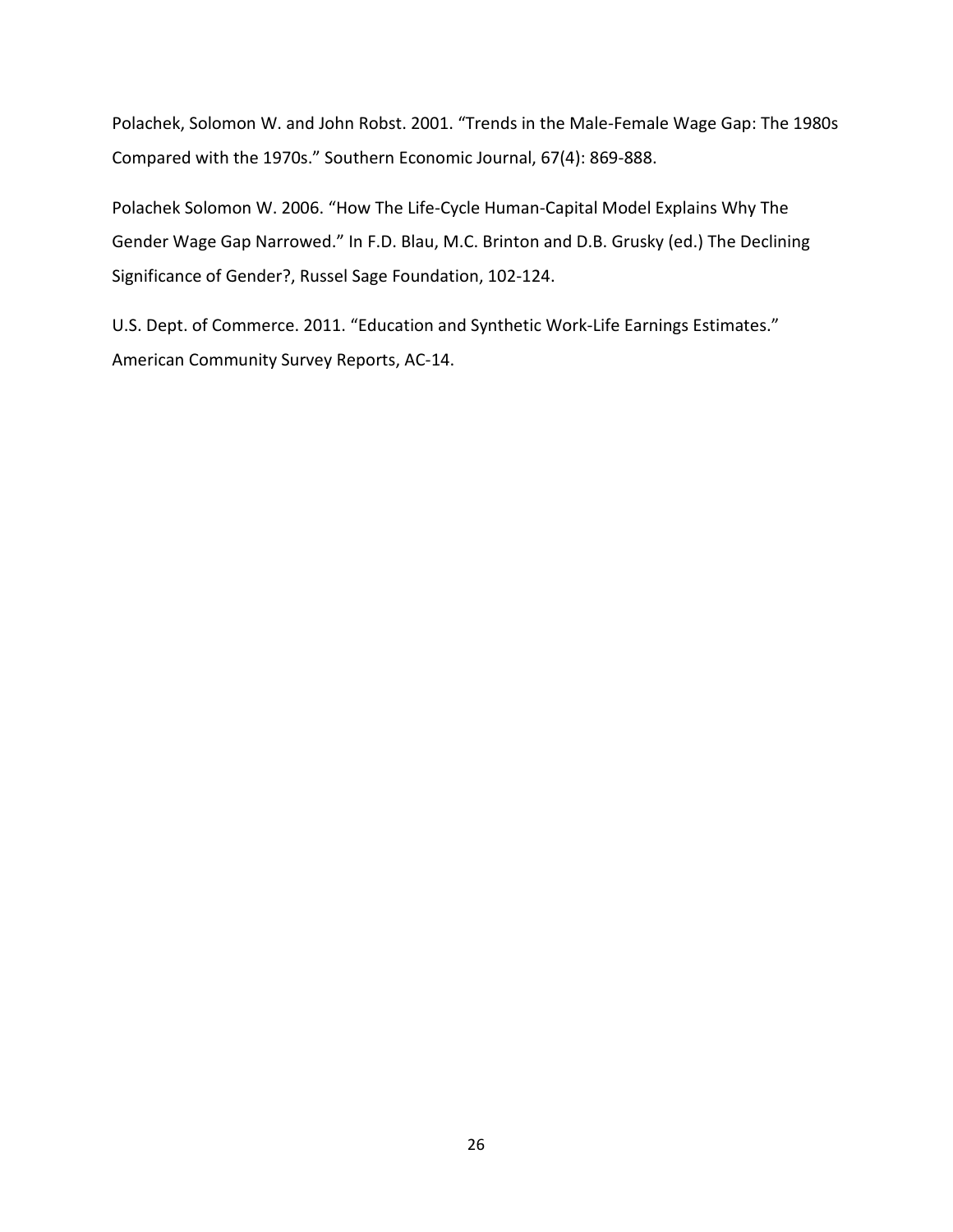**Figures**

### **1. Descriptive Results**

**Figure 1.1: Average Education by Gender, 1964-2013**



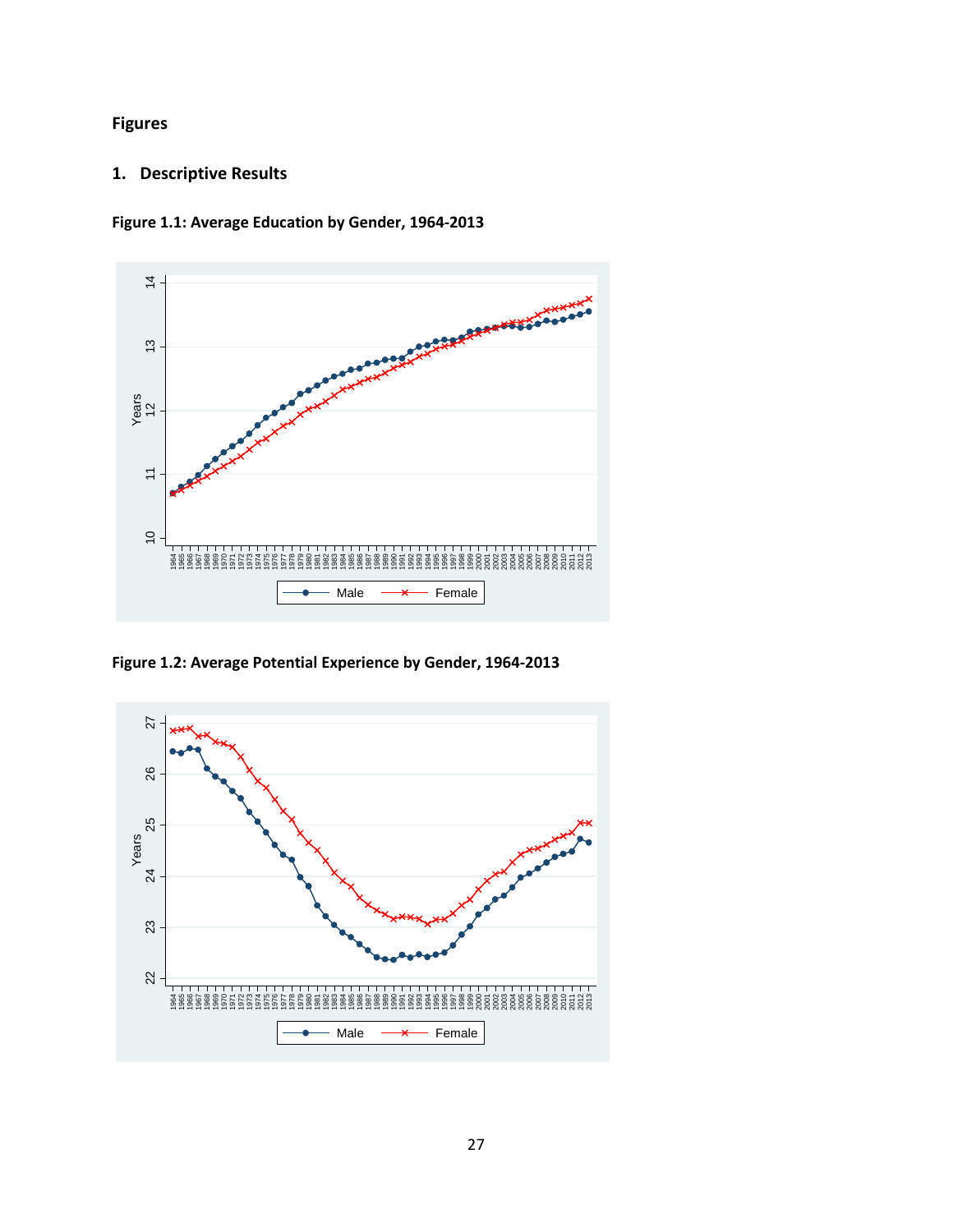

**Figure 1.3: Average Real Hourly Earnings by Gender, 1964-2013**

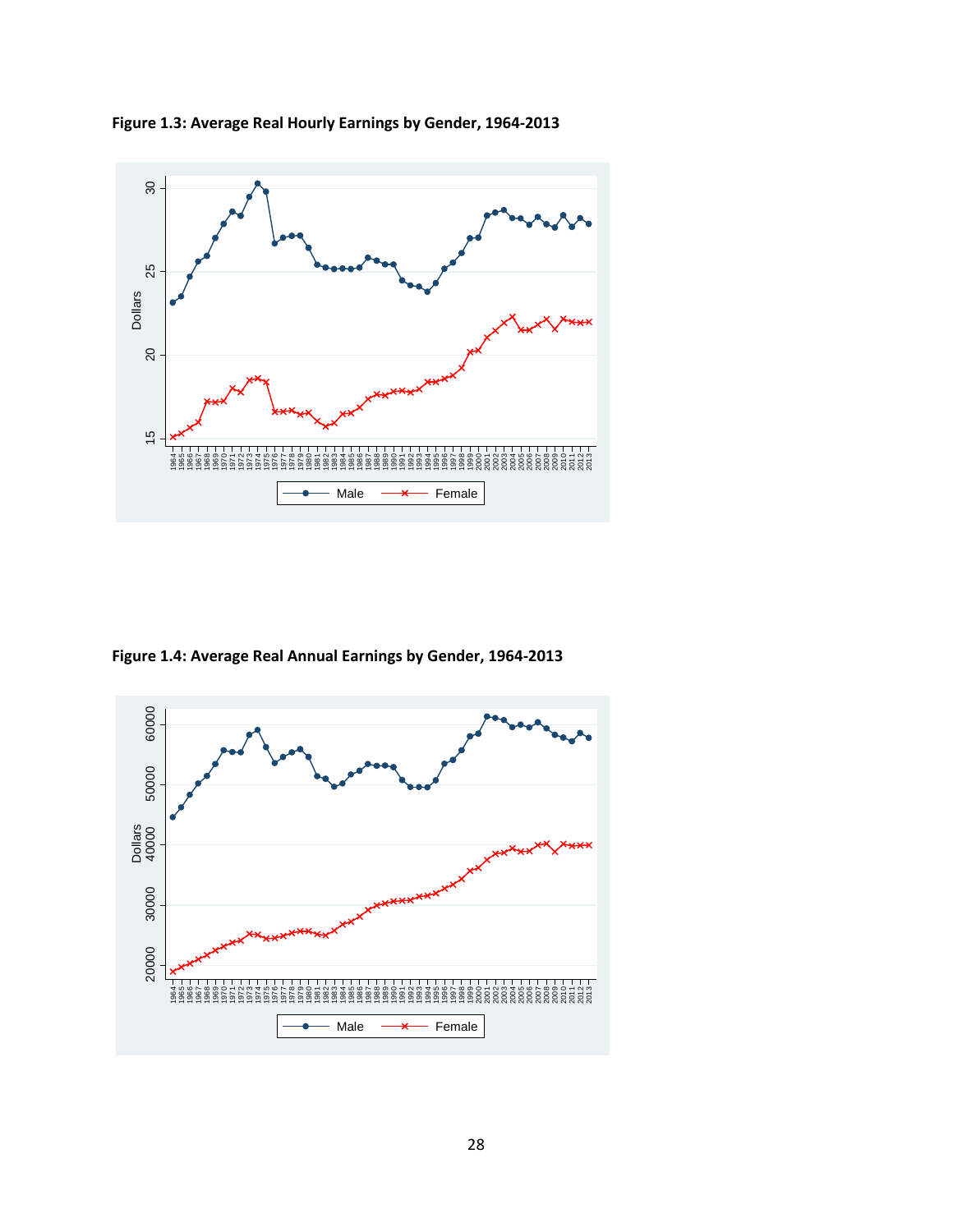

**Figure 1.5: Average Annual Hours Worked by Gender, 1964-2013**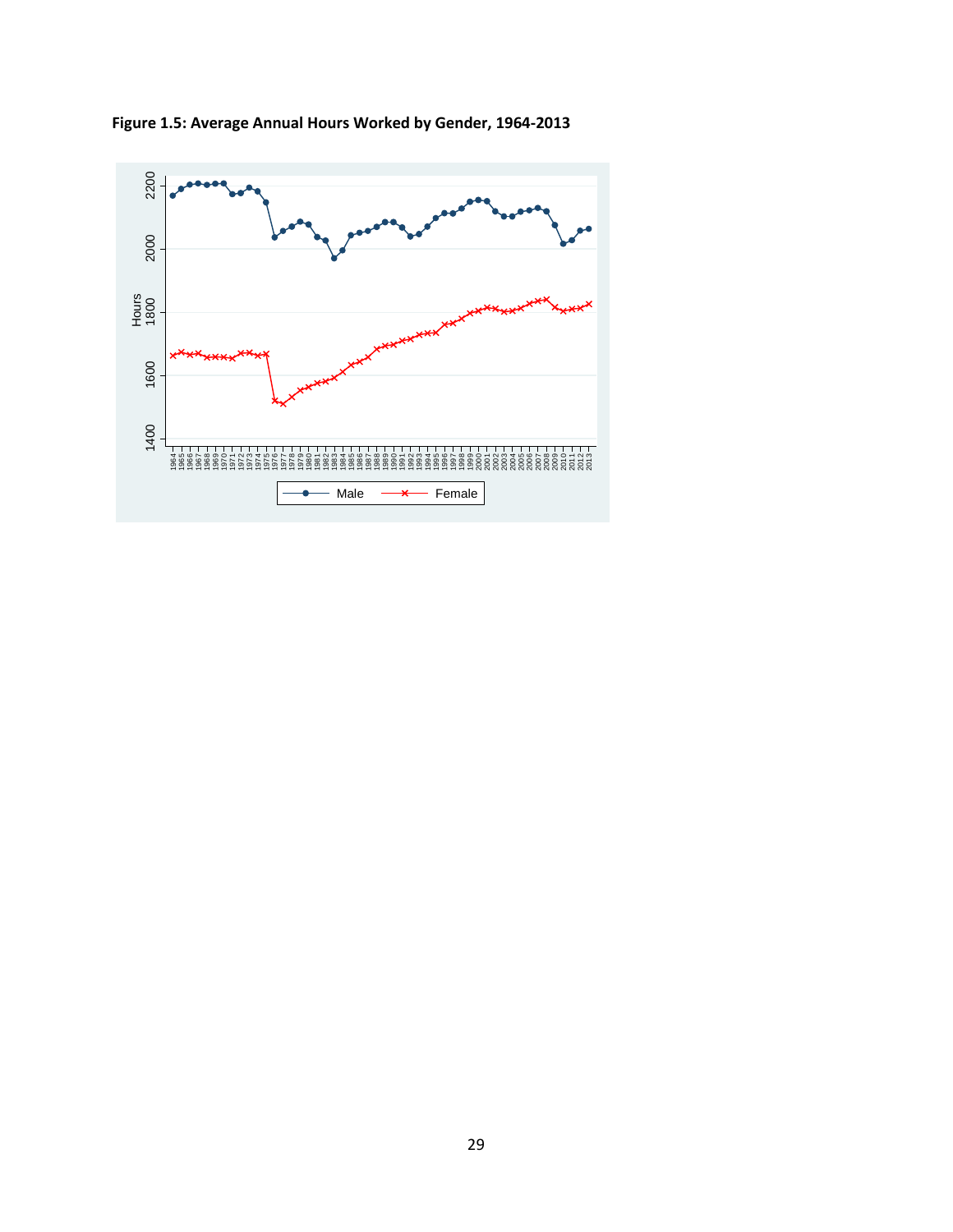### **2. Heckman Selection Corrected Graphs**





**Figure 2.1.B: Correlation: actual and predicted, log real hourly earnings**

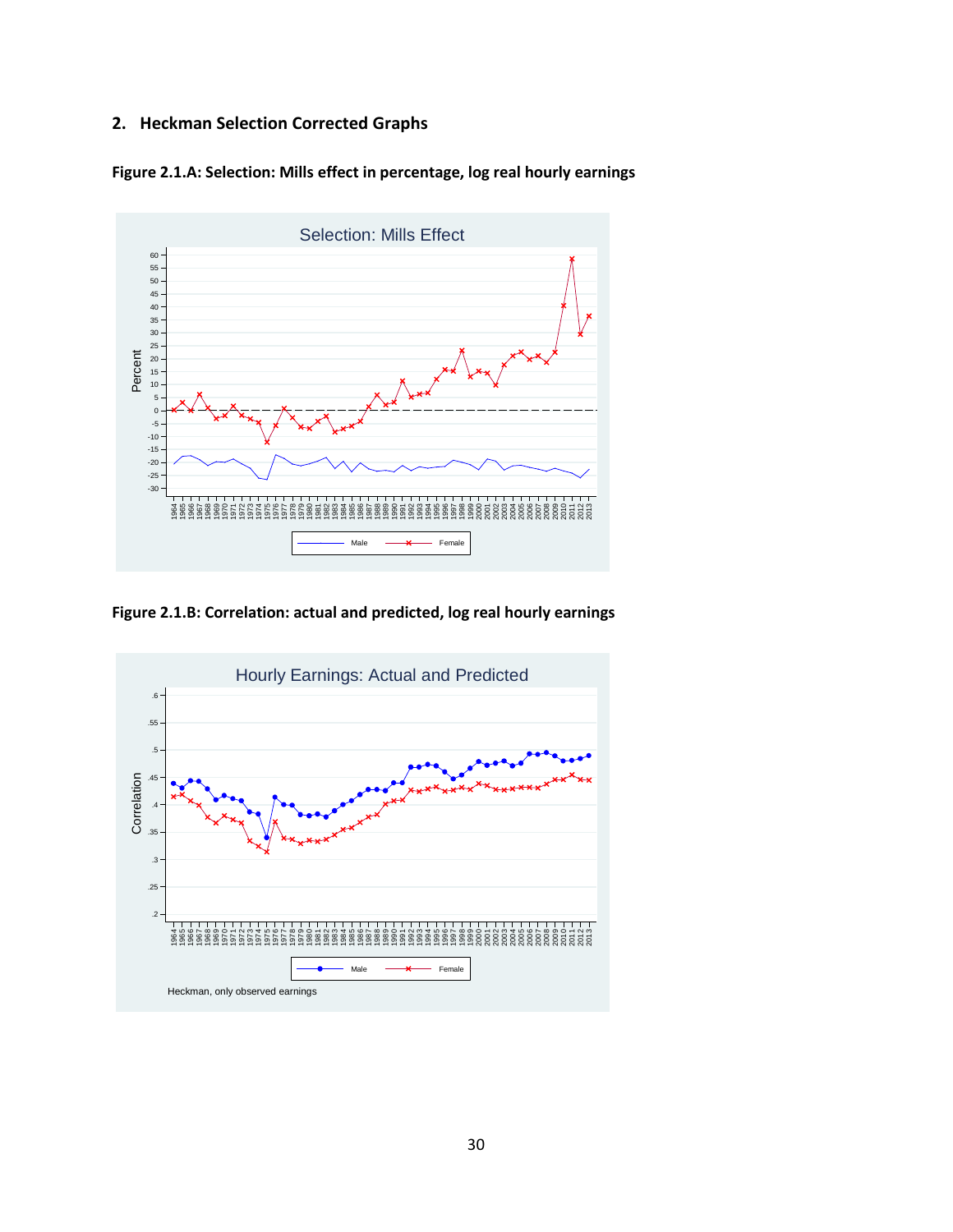

**Figure 2.2: Heckman, experience, log real hourly earnings**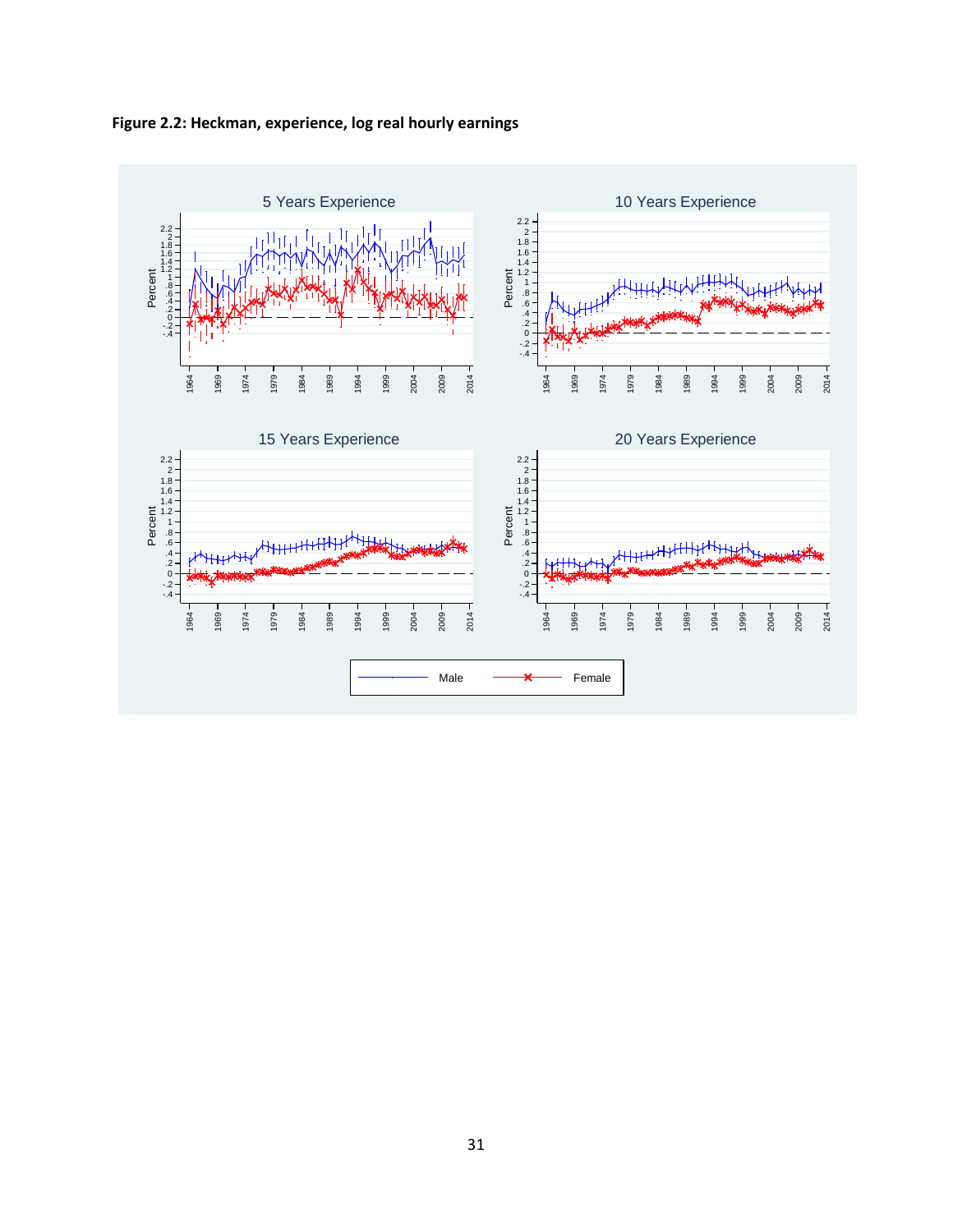**Figure 2.3: Heckman, education, log real hourly earnings**

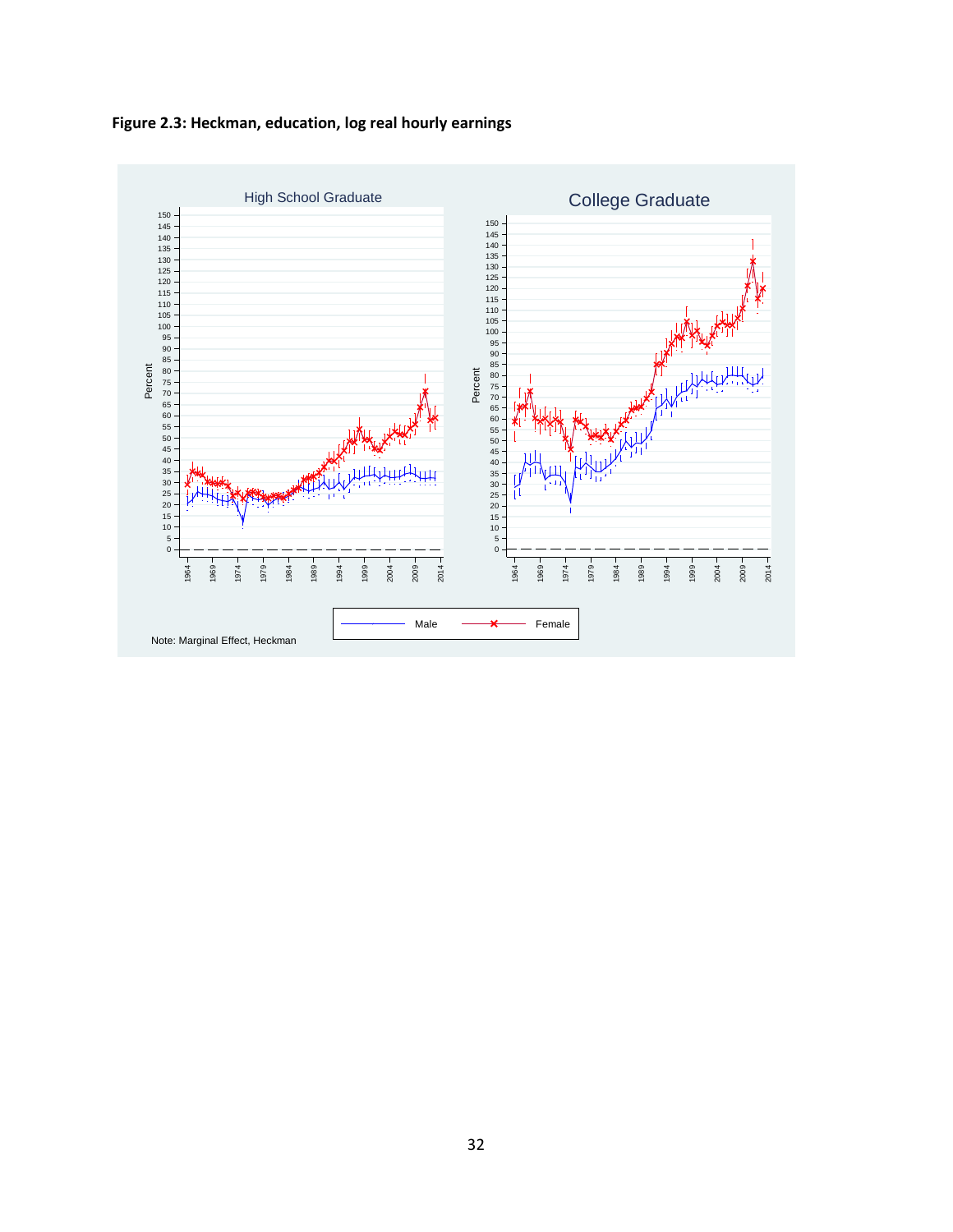**Figure 2.4.A: Selection: Mills effect in percentage, log real annual earnings**



**Figure 2.4.B: Correlation: actual and predicted, log real annual earnings**

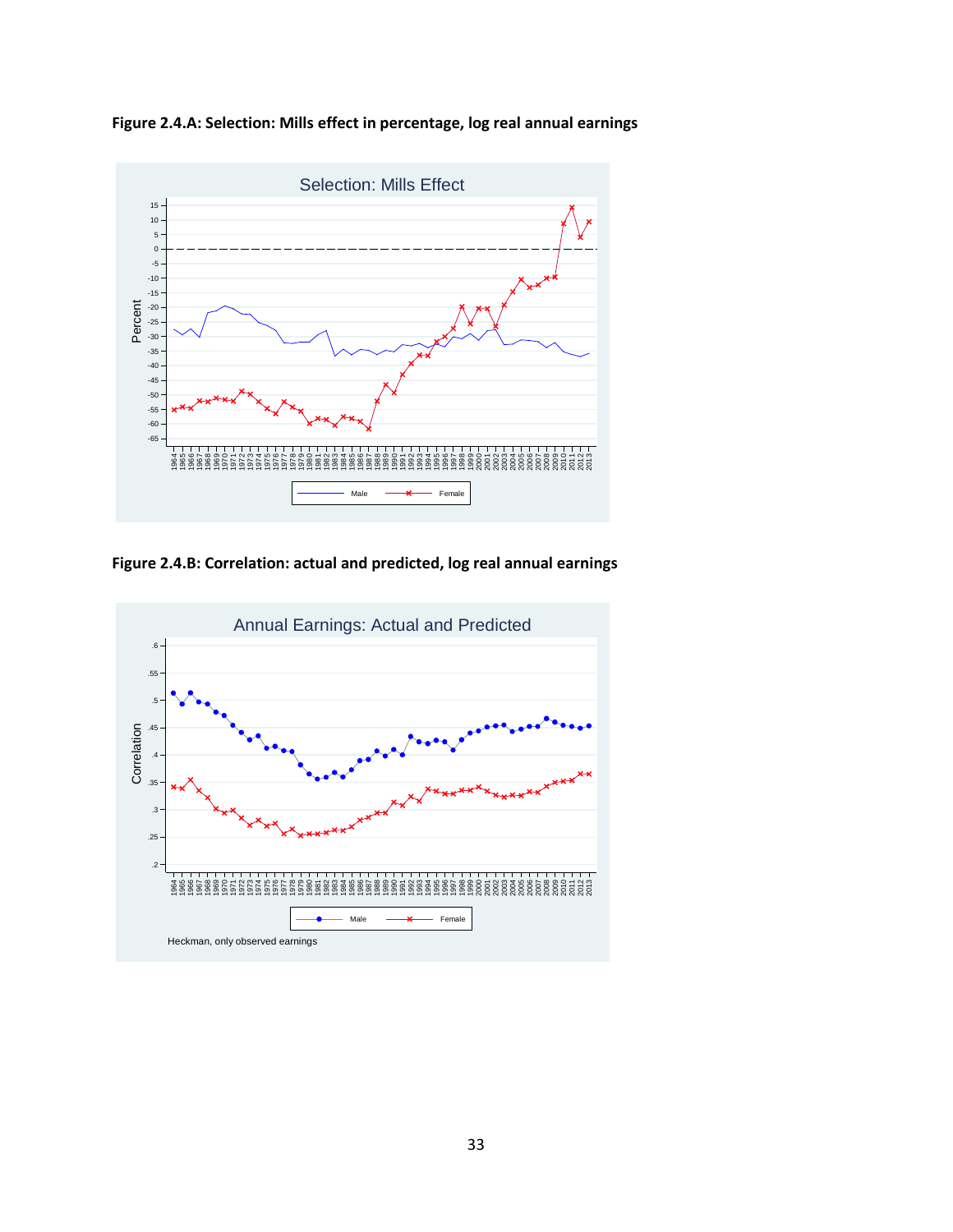

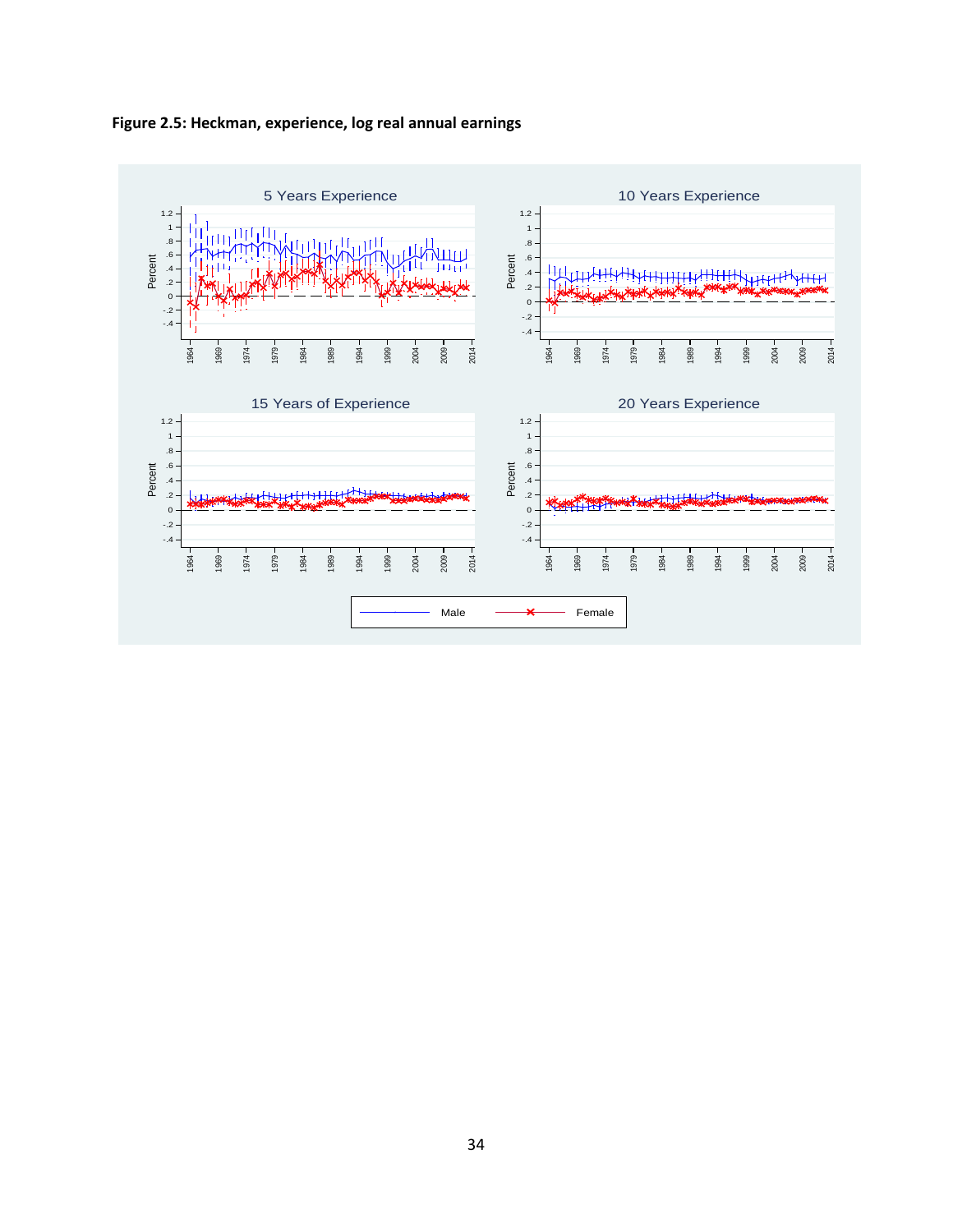**Figure 2.6: Heckman, education, log real annual earnings**

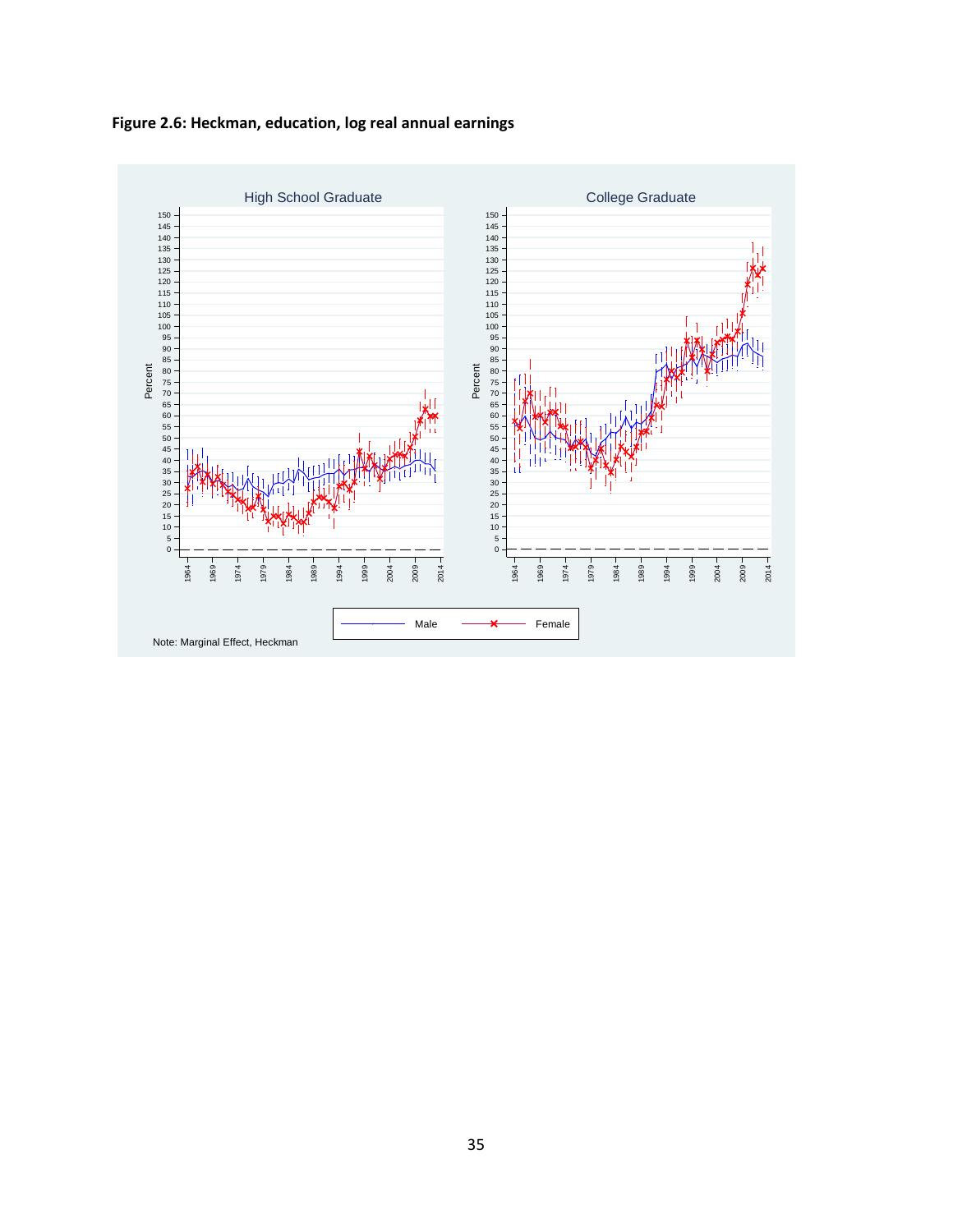### **3. Lifetime Graphs**





**Figure 3.2: Expected Lifetime Hours worked by Gender, 1964-2013**

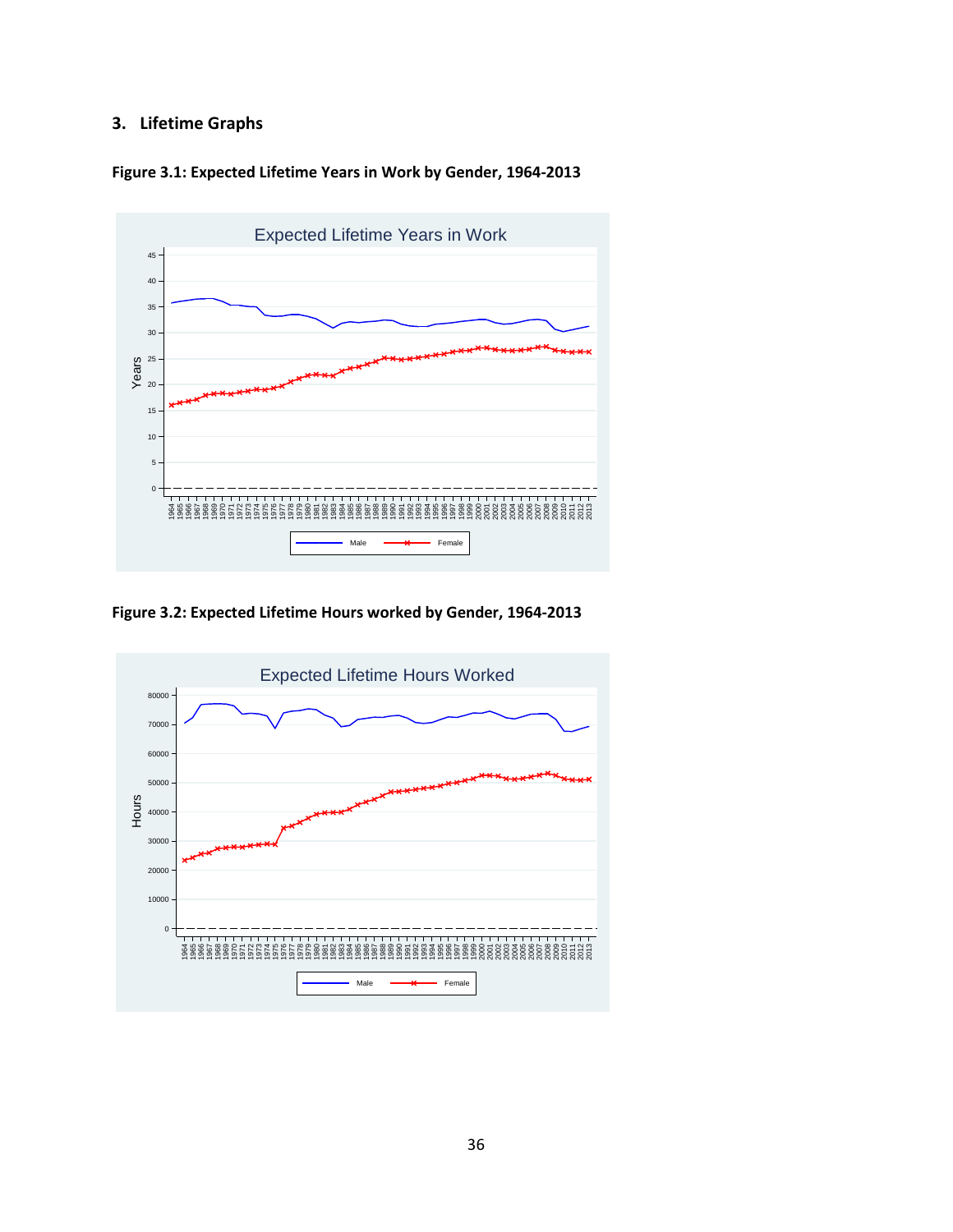**Figure 3.3: Expected Lifetime Earnings by Gender, 1964-2013**

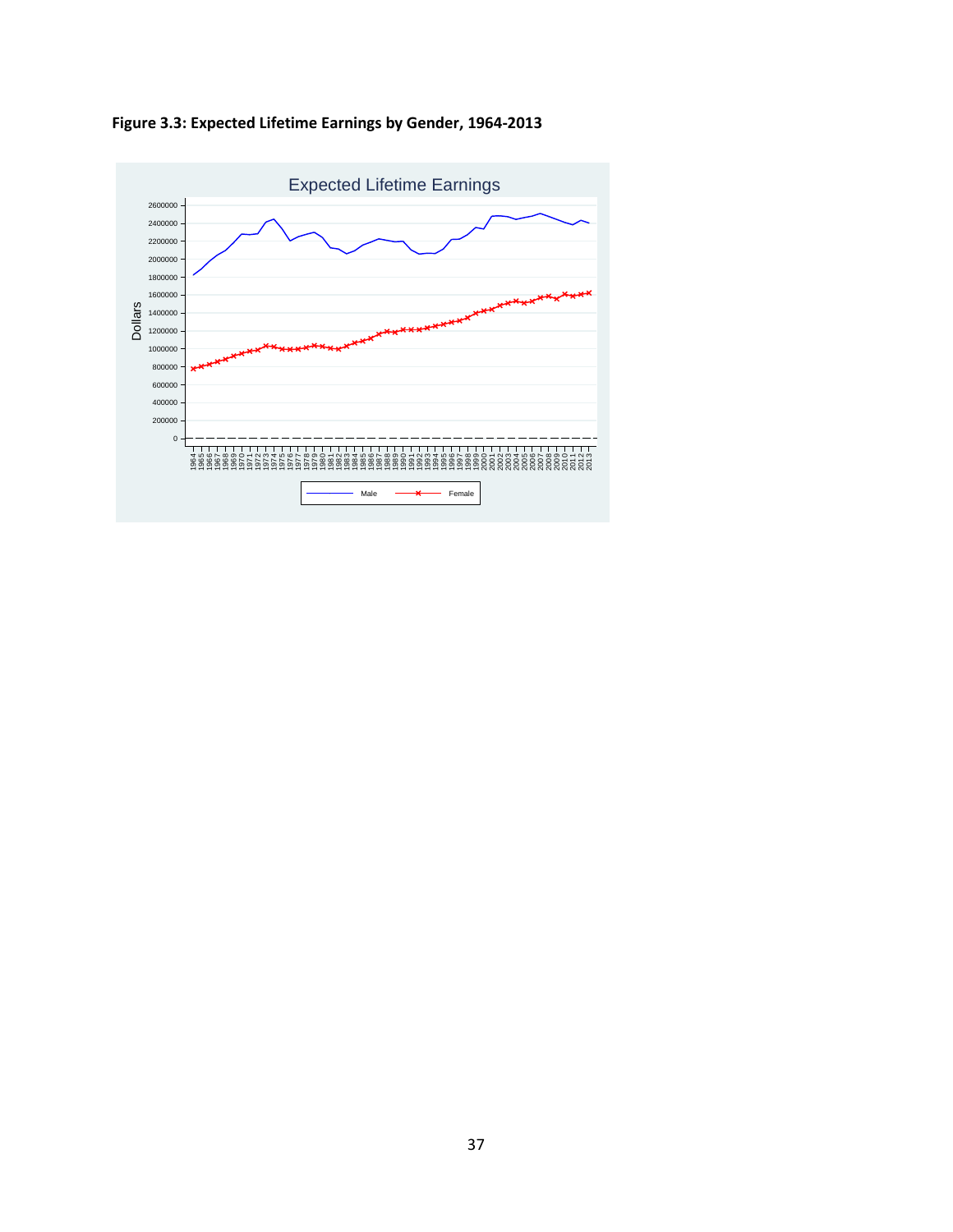## **Annex 1: OLS Results, log real hourly earnings**



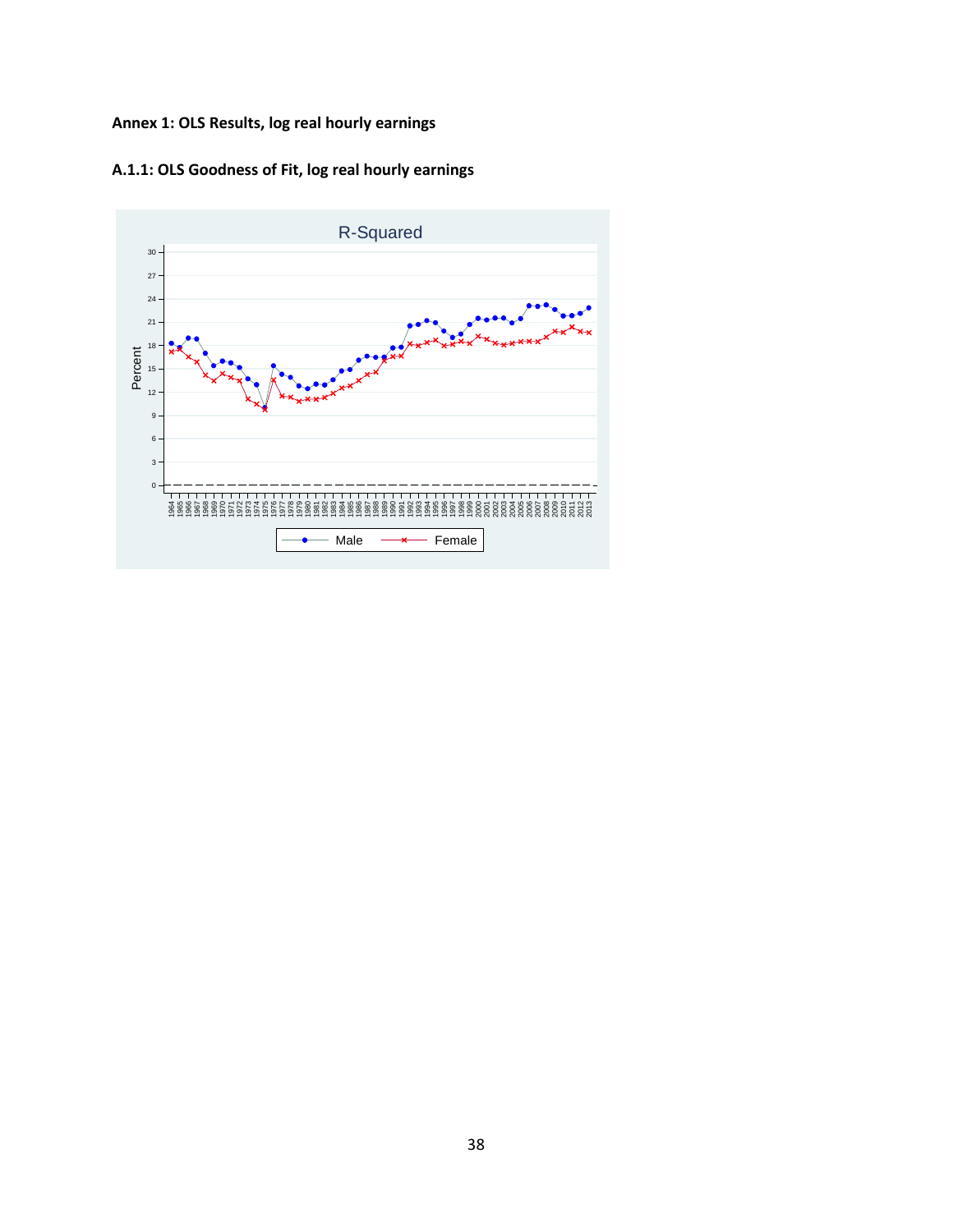



Note: Average Marginal Effect with Confidence Interval